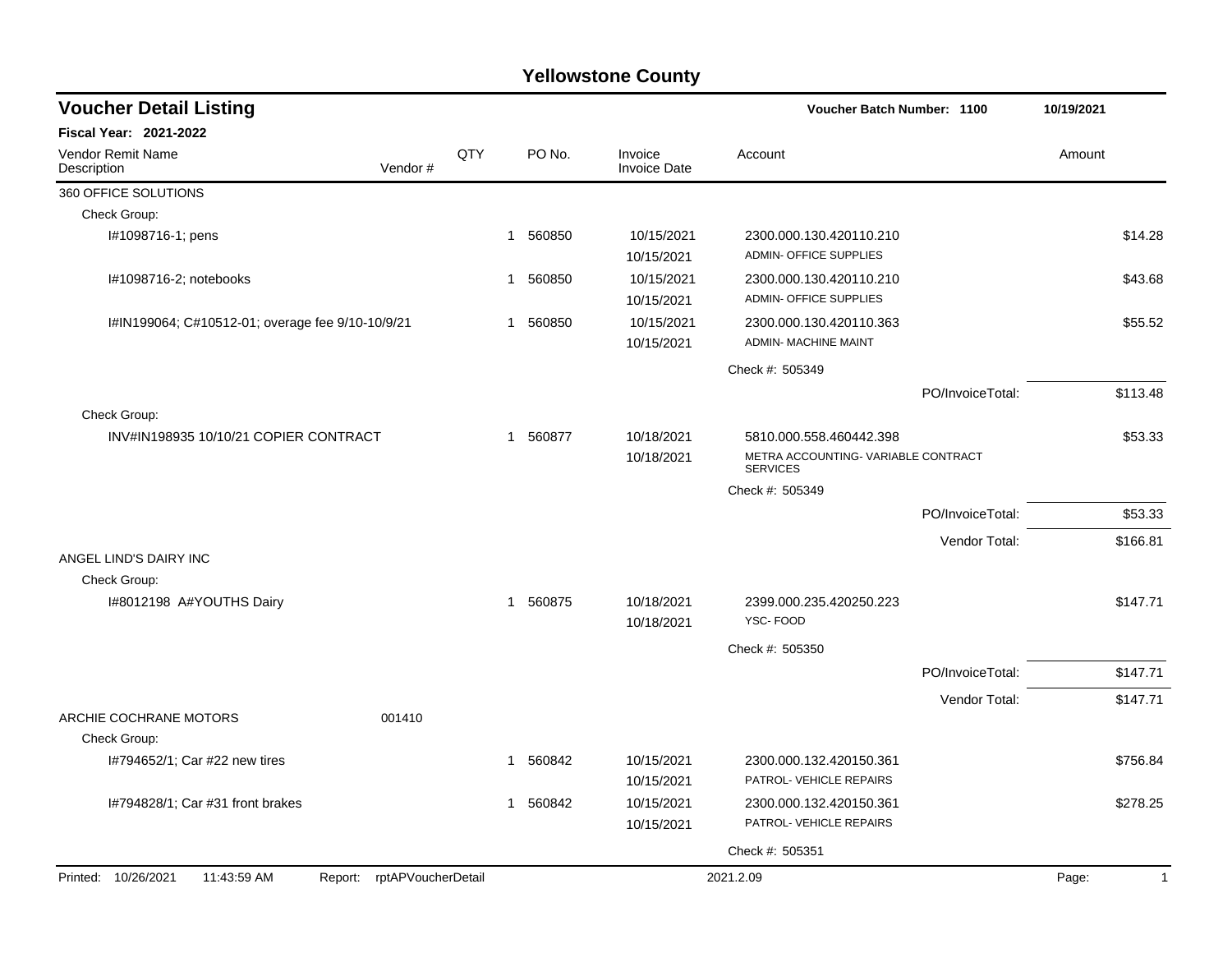| <b>Voucher Detail Listing</b>                 |                    |     |              |          |                                | Voucher Batch Number: 1100                                   |                  | 10/19/2021              |
|-----------------------------------------------|--------------------|-----|--------------|----------|--------------------------------|--------------------------------------------------------------|------------------|-------------------------|
| Fiscal Year: 2021-2022                        |                    |     |              |          |                                |                                                              |                  |                         |
| Vendor Remit Name<br>Description              | Vendor#            | QTY |              | PO No.   | Invoice<br><b>Invoice Date</b> | Account                                                      |                  | Amount                  |
|                                               |                    |     |              |          |                                |                                                              | PO/InvoiceTotal: | \$1,035.09              |
|                                               |                    |     |              |          |                                |                                                              | Vendor Total:    | \$1,035.09              |
| <b>AUTO GLASS</b>                             |                    |     |              |          |                                |                                                              |                  |                         |
| Check Group:                                  |                    |     |              |          |                                |                                                              |                  |                         |
| I#1089790; Car #33 windshield repair          |                    |     | $\mathbf{1}$ | 560857   | 10/15/2021<br>10/15/2021       | 2300.000.132.420150.361<br>PATROL- VEHICLE REPAIRS           |                  | \$35.00                 |
|                                               |                    |     |              |          |                                | Check #: 505352                                              |                  |                         |
|                                               |                    |     |              |          |                                |                                                              | PO/InvoiceTotal: | \$35.00                 |
|                                               |                    |     |              |          |                                |                                                              | Vendor Total:    | \$35.00                 |
| AUTOMATED MAINTENANCE SER                     | 021399             |     |              |          |                                |                                                              |                  |                         |
| Check Group:                                  |                    |     |              |          |                                |                                                              |                  |                         |
| I#77701 Payne 10/11/21                        |                    |     | -1           | 560847   | 10/15/2021<br>10/15/2021       | 2300.000.135.420180.367<br>MISC- JANITORIAL SERVICES         |                  | \$2,645.33              |
| I#77707 Briefing rm. 10/11/21                 |                    |     |              | 1 560847 | 10/15/2021                     | 2300.000.135.420180.367                                      |                  | \$465.67                |
|                                               |                    |     |              |          | 10/15/2021                     | MISC- JANITORIAL SERVICES                                    |                  |                         |
|                                               |                    |     |              |          |                                | Check #: 505353                                              |                  |                         |
|                                               |                    |     |              |          |                                |                                                              | PO/InvoiceTotal: | \$3,111.00              |
|                                               |                    |     |              |          |                                |                                                              | Vendor Total:    | \$3,111.00              |
| <b>BLUE CREEK VFD</b>                         | 011035             |     |              |          |                                |                                                              |                  |                         |
| Check Group:<br>Q3 2021 EXPENSES              |                    |     |              | 1 560867 | 10/18/2021                     | 7218.000.719.420400.398                                      |                  | \$3,349.79              |
|                                               |                    |     |              |          | 10/18/2021                     | BLUE CREEK FIRE SERV AREA- VARIABLE<br><b>CONTRACT SERVI</b> |                  |                         |
|                                               |                    |     |              |          |                                | Check #: 505354                                              |                  |                         |
|                                               |                    |     |              |          |                                |                                                              | PO/InvoiceTotal: | \$3,349.79              |
|                                               |                    |     |              |          |                                |                                                              | Vendor Total:    | \$3,349.79              |
| BROWN'S AUTO SERVICE INC                      | 034065             |     |              |          |                                |                                                              |                  |                         |
| Check Group:                                  |                    |     |              |          |                                |                                                              |                  |                         |
| I#157018; Car #13 transmission replacement    |                    |     | -1           | 560845   | 10/15/2021                     | 2300.000.132.420150.361<br>PATROL- VEHICLE REPAIRS           |                  | \$4,509.80              |
|                                               |                    |     |              |          | 10/15/2021                     |                                                              |                  |                         |
| Printed: 10/26/2021<br>11:43:59 AM<br>Report: | rptAPVoucherDetail |     |              |          |                                | 2021.2.09                                                    |                  | $\overline{2}$<br>Page: |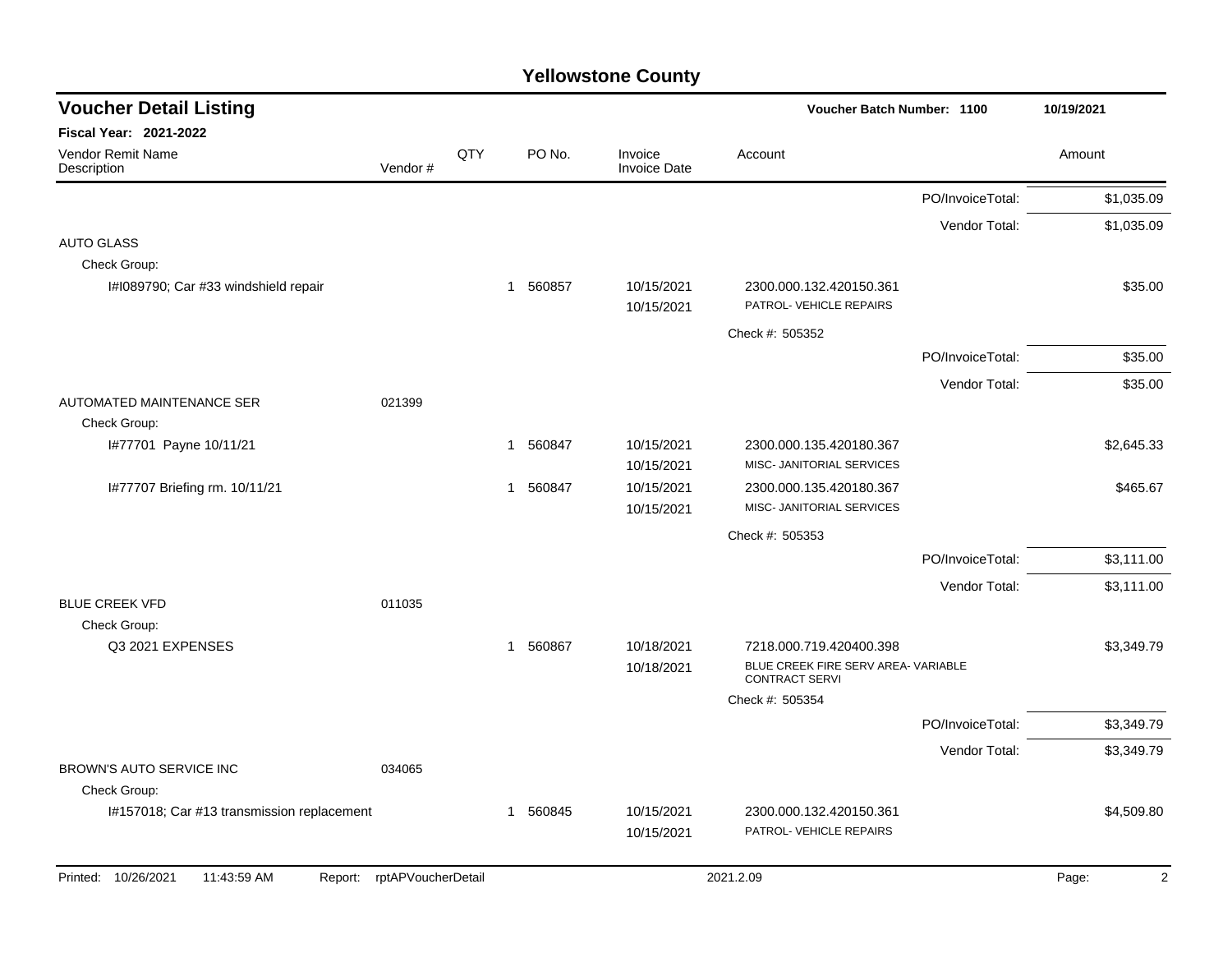| <b>Voucher Detail Listing</b>                                    |         |     |                        |                                | Voucher Batch Number: 1100                                          | 10/19/2021 |
|------------------------------------------------------------------|---------|-----|------------------------|--------------------------------|---------------------------------------------------------------------|------------|
| Fiscal Year: 2021-2022                                           |         |     |                        |                                |                                                                     |            |
| Vendor Remit Name<br>Description                                 | Vendor# | QTY | PO No.                 | Invoice<br><b>Invoice Date</b> | Account                                                             | Amount     |
|                                                                  |         |     |                        |                                | Check #: 505355                                                     |            |
|                                                                  |         |     |                        |                                | PO/InvoiceTotal:                                                    | \$4,509.80 |
|                                                                  |         |     |                        |                                | Vendor Total:                                                       | \$4,509.80 |
| CENTURYLINK                                                      |         |     |                        |                                |                                                                     |            |
| Check Group:                                                     |         |     |                        |                                |                                                                     |            |
| A#406-652-0565 439B 10/1/21                                      |         |     | 560854<br>$\mathbf{1}$ | 10/15/2021<br>10/15/2021       | 2830.000.414.430800.345<br>JUNK VEHICLE- TELEPHONE & TECHNOLOGY     | \$54.11    |
|                                                                  |         |     |                        |                                | Check #: 505356                                                     |            |
|                                                                  |         |     |                        |                                | PO/InvoiceTotal:                                                    | \$54.11    |
| Check Group:                                                     |         |     |                        |                                |                                                                     |            |
| A#4062566837-425B; Records 10/21                                 |         |     | 560856<br>$\mathbf{1}$ | 10/15/2021<br>10/15/2021       | 2300.000.134.420170.345<br>RECORDS- TELEPHONE & TECHNOLOGY          | \$100.75   |
| A#4063730984-430B; Range 10/21                                   |         |     | 560856<br>$\mathbf{1}$ | 10/15/2021<br>10/15/2021       | 2300.000.132.420155.345<br>TRAINING FACILITY-TELEPHONE & TECHNOLOGY | \$55.18    |
| A#4062940066-433B; Evidence 10/21                                |         |     | 560856<br>$\mathbf{1}$ | 10/15/2021<br>10/15/2021       | 2300.000.131.420140.345<br>DETECTIVES- TELEPHONE & TECHNOLOGY       | \$98.61    |
|                                                                  |         |     |                        |                                | Check #: 505356                                                     |            |
|                                                                  |         |     |                        |                                | PO/InvoiceTotal:                                                    | \$254.54   |
|                                                                  |         |     |                        |                                | Vendor Total:                                                       | \$308.65   |
| CHILDERS, JEFF                                                   |         |     |                        |                                |                                                                     |            |
| Check Group:                                                     |         |     |                        |                                |                                                                     |            |
| 10/8/21; Patrol detail Metra concert                             |         |     | 560859<br>$\mathbf{1}$ | 10/15/2021                     | 2300.000.132.420195.398                                             | \$60.00    |
|                                                                  |         |     |                        | 10/15/2021                     | SHERIFF'S RESERVE- VARIABLE CONTRACT                                |            |
|                                                                  |         |     |                        |                                | Check #: 505357                                                     |            |
|                                                                  |         |     |                        |                                | PO/InvoiceTotal:                                                    | \$60.00    |
|                                                                  |         |     |                        |                                | Vendor Total:                                                       | \$60.00    |
| FLEX FAMILY HEALTH PLLC                                          |         |     |                        |                                |                                                                     |            |
| Check Group:                                                     |         |     |                        |                                |                                                                     |            |
| I#1355 DA Physical                                               |         |     | 560858<br>$\mathbf{1}$ | 10/15/2021<br>10/15/2021       | 2399.000.235.420250.351<br>YSC- MEDICAL & PSYCH SERVICES            | \$100.00   |
| Printed: 10/26/2021<br>11:43:59 AM<br>Report: rptAPVoucherDetail |         |     |                        |                                | 2021.2.09                                                           | 3<br>Page: |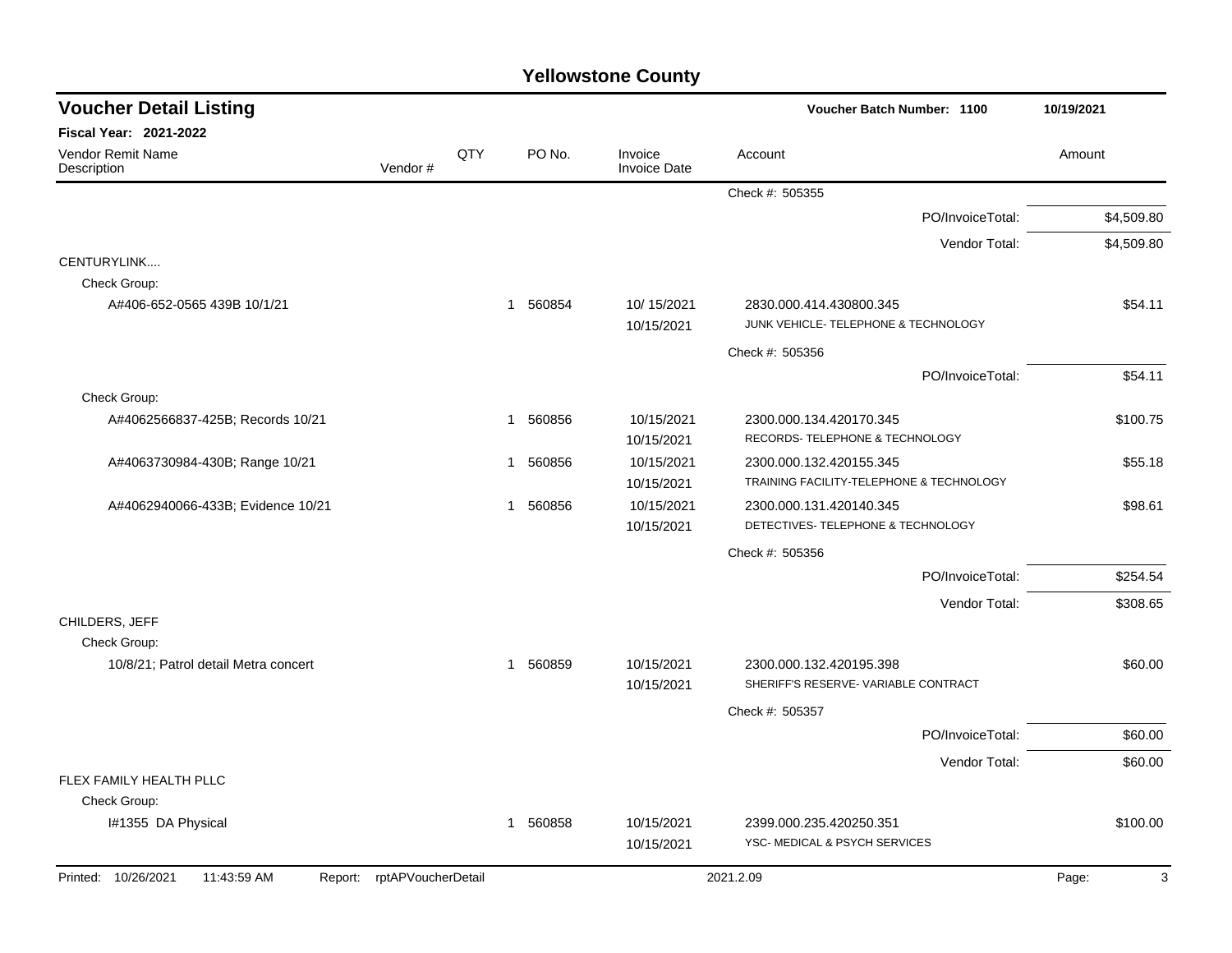| <b>Voucher Detail Listing</b>                                     |     | Voucher Batch Number: 1100 |                                |                                                           |                  | 10/19/2021 |
|-------------------------------------------------------------------|-----|----------------------------|--------------------------------|-----------------------------------------------------------|------------------|------------|
| <b>Fiscal Year: 2021-2022</b>                                     |     |                            |                                |                                                           |                  |            |
| <b>Vendor Remit Name</b><br>Vendor#<br>Description                | QTY | PO No.                     | Invoice<br><b>Invoice Date</b> | Account                                                   |                  | Amount     |
|                                                                   |     |                            |                                | Check #: 505358                                           |                  |            |
|                                                                   |     |                            |                                |                                                           | PO/InvoiceTotal: | \$100.00   |
|                                                                   |     |                            |                                |                                                           | Vendor Total:    | \$100.00   |
| FREEFORM DESIGN CO                                                |     |                            |                                |                                                           |                  |            |
| Check Group:<br>I#ARENA SITE MAP GRAPHIC 10/1/21 GROUNDS          |     | 560880<br>$\mathbf{1}$     | 10/18/2021                     | 5811.000.552.460442.365                                   |                  | \$206.25   |
| <b>SIGNAGE</b>                                                    |     |                            |                                | FACILITIES- GROUND MAINT                                  |                  |            |
|                                                                   |     |                            | 10/18/2021                     |                                                           |                  |            |
|                                                                   |     |                            |                                | Check #: 505359                                           | PO/InvoiceTotal: | \$206.25   |
|                                                                   |     |                            |                                |                                                           | Vendor Total:    | \$206.25   |
| GLOVER, RANDY                                                     |     |                            |                                |                                                           |                  |            |
| Check Group:                                                      |     |                            |                                |                                                           |                  |            |
| O#01118280001-C Sprinkler Heads 7/22/21                           |     | 560861<br>1                | 10/15/2021<br>10/15/2021       | 2689.000.000.460430.362<br>RSID 769M PARK MAINT & REPAIRS |                  | \$182.16   |
|                                                                   |     |                            |                                | Check #: 505360                                           |                  |            |
|                                                                   |     |                            |                                |                                                           | PO/InvoiceTotal: | \$182.16   |
|                                                                   |     |                            |                                |                                                           | Vendor Total:    | \$182.16   |
| HOSE & RUBBER SUPPLY.                                             |     |                            |                                |                                                           |                  |            |
| Check Group:<br>1#1588222 10/7/21 PROPANE FARM HOSE               |     | 1 560878                   | 10/18/2021                     | 5810.000.552.460442.369                                   |                  | \$218.15   |
| <b>REPLACEMENT</b>                                                |     |                            |                                |                                                           |                  |            |
|                                                                   |     |                            | 10/18/2021                     | METRA FACILITIES- BUILDING/EQUIP REPAIRS                  |                  |            |
|                                                                   |     |                            |                                | Check #: 505361                                           |                  |            |
|                                                                   |     |                            |                                |                                                           | PO/InvoiceTotal: | \$218.15   |
| INDUSTRIAL COMMUNICATIONS & ELECTRONICS<br>003555<br>Check Group: |     |                            |                                |                                                           | Vendor Total:    | \$218.15   |
| I#142397 10/8/21 REPEATER CABLE                                   |     | 560862<br>$\mathbf{1}$     | 10/18/2021                     | 5810.000.552.460442.230                                   |                  | \$102.50   |
|                                                                   |     |                            | 10/18/2021                     | METRA FACILITIES- REPAIR & MAINT SUPPLIES                 |                  |            |
|                                                                   |     |                            |                                | Check #: 505362                                           |                  |            |
| Printed: 10/26/2021<br>11:43:59 AM<br>Report: rptAPVoucherDetail  |     |                            |                                | 2021.2.09                                                 |                  | Page:<br>4 |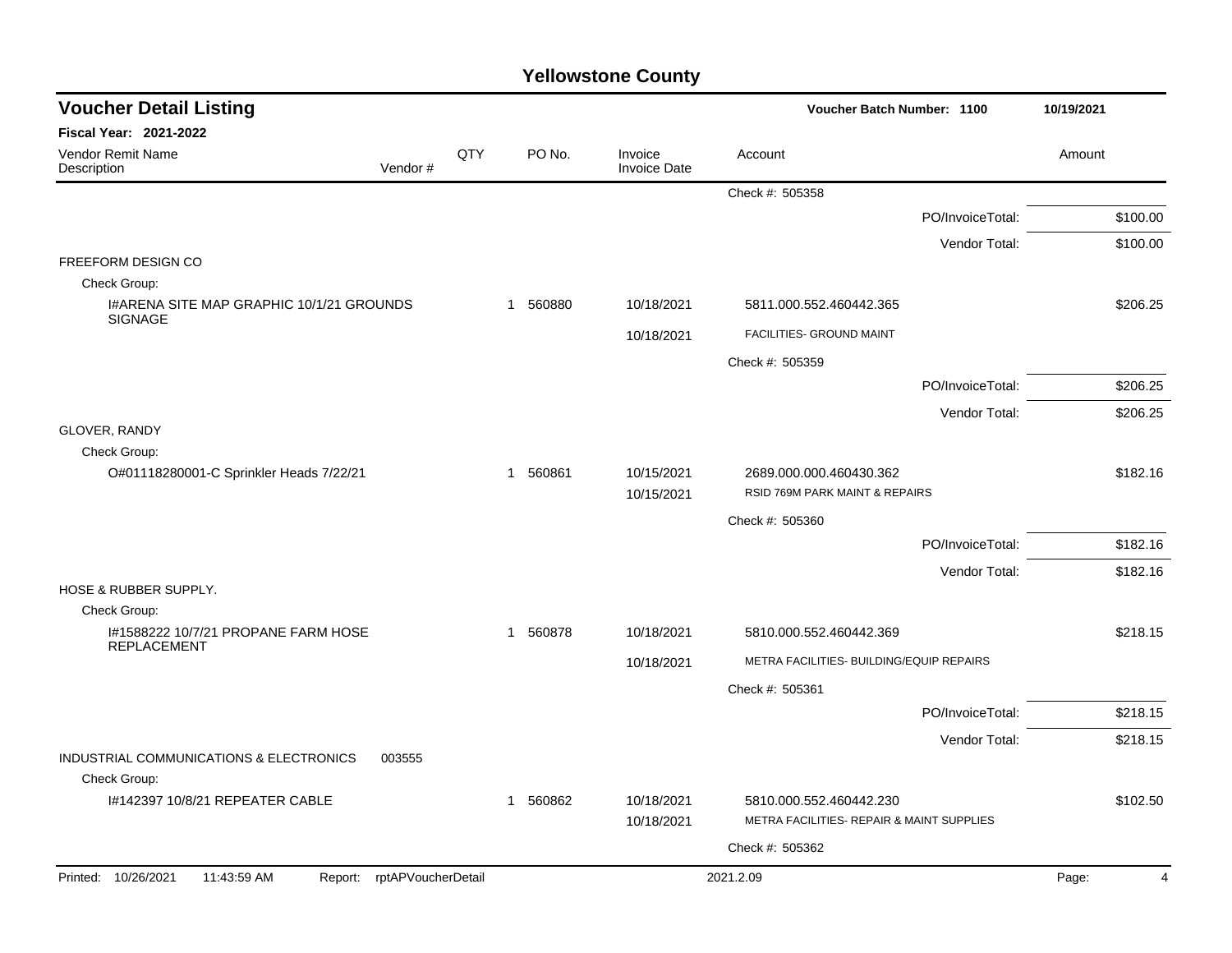| <b>Voucher Detail Listing</b>                 |         |     |                       |                                | <b>Voucher Batch Number: 1100</b>                                | 10/19/2021 |  |
|-----------------------------------------------|---------|-----|-----------------------|--------------------------------|------------------------------------------------------------------|------------|--|
| Fiscal Year: 2021-2022                        |         |     |                       |                                |                                                                  |            |  |
| <b>Vendor Remit Name</b><br>Description       | Vendor# | QTY | PO No.                | Invoice<br><b>Invoice Date</b> | Account                                                          | Amount     |  |
|                                               |         |     |                       |                                | PO/InvoiceTotal:                                                 | \$102.50   |  |
|                                               |         |     |                       |                                | Vendor Total:                                                    | \$102.50   |  |
| <b>KB COMMERCIAL PRODUCTS</b><br>Check Group: | 003787  |     |                       |                                |                                                                  |            |  |
| 1#471478 10/13/21 CLEANING SUPPLIES           |         |     | 1 560863              | 10/18/2021<br>10/18/2021       | 5810.000.552.460442.224<br>METRA FACILITIES- JANITORIAL SUPPLIES | \$4,794.89 |  |
|                                               |         |     |                       |                                | Check #: 505363                                                  |            |  |
|                                               |         |     |                       |                                | PO/InvoiceTotal:                                                 | \$4,794.89 |  |
|                                               |         |     |                       |                                | Vendor Total:                                                    | \$4,794.89 |  |
| KINETIC MARKETING & CREATIVE<br>Check Group:  |         |     |                       |                                |                                                                  |            |  |
| I#080421MET-1 8/4/21 Acct Mgmt                |         |     | 1 560884              | 10/18/2021<br>10/18/2021       | 7111.000.000.021250.000<br>METRA MASTER PLAN DUE TO OTHERS       | \$8,948.00 |  |
| I#080421MET-1 8/4/21 Hard Costs               |         |     | 560884<br>$\mathbf 1$ | 10/18/2021<br>10/18/2021       | 7111.000.000.021250.000<br>METRA MASTER PLAN DUE TO OTHERS       | \$55.00    |  |
| I#080421MET-1 8/4/21 Moving Forward Video     |         |     | 560884<br>1           | 10/18/2021<br>10/18/2021       | 7111.000.000.021250.000<br>METRA MASTER PLAN DUE TO OTHERS       | \$150.00   |  |
| I#080421MET-1 8/4/21 Interactive Map          |         |     | 560884<br>$\mathbf 1$ | 10/18/2021<br>10/18/2021       | 7111.000.000.021250.000<br>METRA MASTER PLAN DUE TO OTHERS       | \$3,100.00 |  |
| I#080421MET-1 8/4/21 Post Research Report     |         |     | 560884<br>$\mathbf 1$ | 10/18/2021<br>10/18/2021       | 7111.000.000.021250.000<br>METRA MASTER PLAN DUE TO OTHERS       | \$2,748.00 |  |
| I#080421MET-1 8/4/21 Hard Cost Report         |         |     | 560884<br>1           | 10/18/2021<br>10/18/2021       | 7111.000.000.021250.000<br>METRA MASTER PLAN DUE TO OTHERS       | \$170.00   |  |
| I#080421MET-1 8/4/21 VisionMaster             |         |     | 560884<br>1           | 10/18/2021<br>10/18/2021       | 7111.000.000.021250.000<br>METRA MASTER PLAN DUE TO OTHERS       | \$1,800.00 |  |
| I#080421MET-1 8/4/21 Vision Trailer Design    |         |     | 560884<br>1           | 10/18/2021<br>10/18/2021       | 7111.000.000.021250.000<br>METRA MASTER PLAN DUE TO OTHERS       | \$1,900.00 |  |
| I#080421MET-1 8/4/21 Hard Cost Trailer Design |         |     | 560884                | 10/18/2021<br>10/18/2021       | 7111.000.000.021250.000<br>METRA MASTER PLAN DUE TO OTHERS       | \$15.00    |  |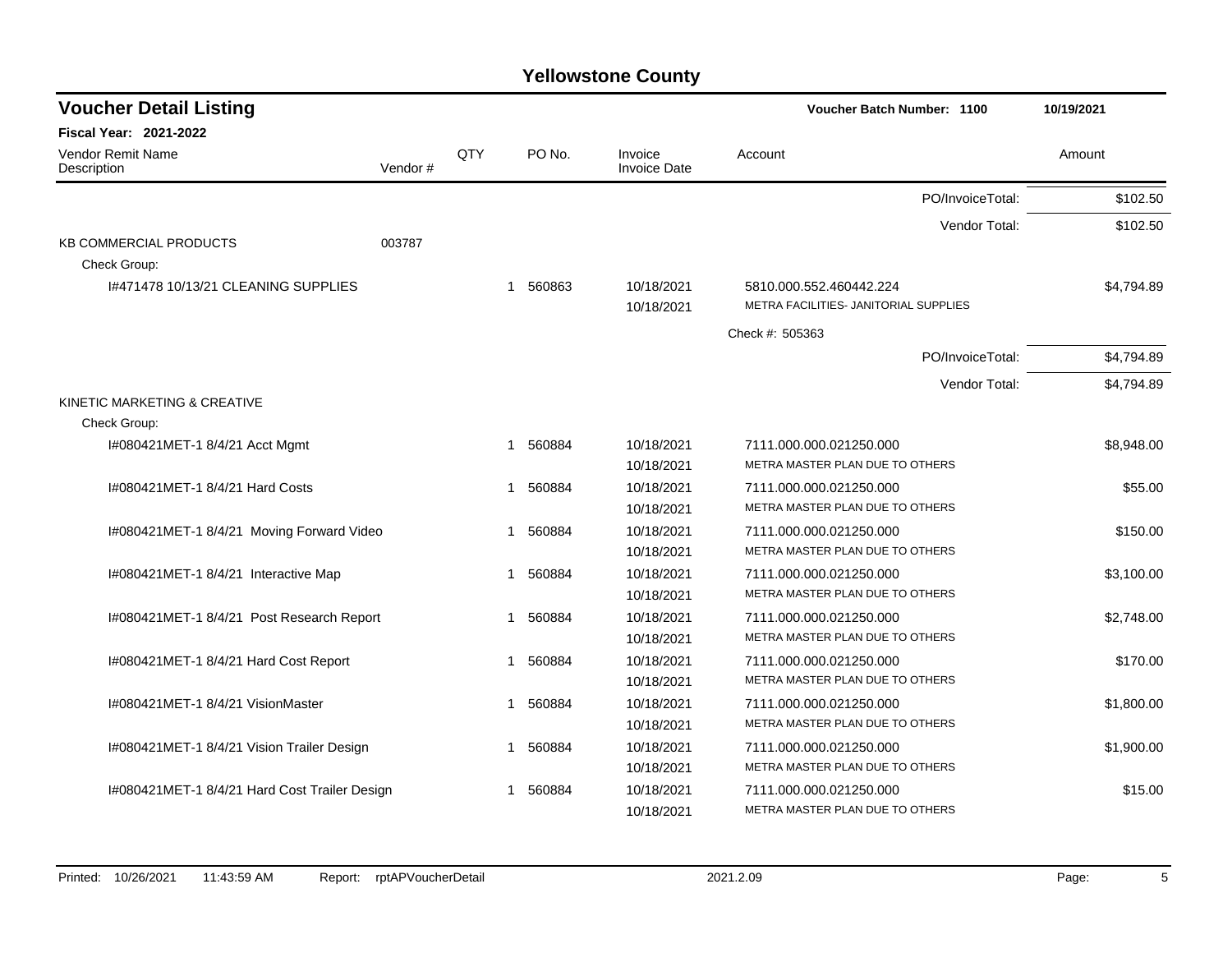| <b>Voucher Detail Listing</b>                   |                    |     |          |                                | Voucher Batch Number: 1100      | 10/19/2021  |
|-------------------------------------------------|--------------------|-----|----------|--------------------------------|---------------------------------|-------------|
| <b>Fiscal Year: 2021-2022</b>                   |                    |     |          |                                |                                 |             |
| <b>Vendor Remit Name</b><br>Description         | Vendor#            | QTY | PO No.   | Invoice<br><b>Invoice Date</b> | Account                         | Amount      |
| I#080421MET-1 8/4/21 Montana Fair 2021          |                    |     | 1 560884 | 10/18/2021                     | 7111.000.000.021250.000         | \$3,584.00  |
|                                                 |                    |     |          | 10/18/2021                     | METRA MASTER PLAN DUE TO OTHERS |             |
| I#080421MET-1 8/4/21 Hard Cost Fair             |                    |     | 560884   | 10/18/2021                     | 7111.000.000.021250.000         | \$330.65    |
|                                                 |                    |     |          | 10/18/2021                     | METRA MASTER PLAN DUE TO OTHERS |             |
| I#090221MET-1 9/2/21 ACCT MGMT                  |                    | 1   | 560884   | 10/18/2021                     | 7111.000.000.021250.000         | \$5,646.00  |
|                                                 |                    |     |          | 10/18/2021                     | METRA MASTER PLAN DUE TO OTHERS |             |
| I#090221MET-1 9/2/21 Hard Costs Acct Mgmt       |                    | 1   | 560884   | 10/18/2021                     | 7111.000.000.021250.000         | \$40.00     |
|                                                 |                    |     |          | 10/18/2021                     | METRA MASTER PLAN DUE TO OTHERS |             |
| I#090221MET-1 9/2/21 Hard Costs Interactive Map |                    | -1  | 560884   | 10/18/2021                     | 7111.000.000.021250.000         | \$45.00     |
|                                                 |                    |     |          | 10/18/2021                     | METRA MASTER PLAN DUE TO OTHERS |             |
| I#090221MET-1 9/2/21 MT Fair 2021               |                    | 1   | 560884   | 10/18/2021                     | 7111.000.000.021250.000         | \$4,112.00  |
|                                                 |                    |     |          | 10/18/2021                     | METRA MASTER PLAN DUE TO OTHERS |             |
| I#090221MET-1 9/2/21 Hard Costs MT Fair 2021    |                    |     | 560884   | 10/18/2021                     | 7111.000.000.021250.000         | \$740.66    |
|                                                 |                    |     |          | 10/18/2021                     | METRA MASTER PLAN DUE TO OTHERS |             |
| I#100121MET-1 10/1/21 Acct Mgmt                 |                    | -1  | 560884   | 10/18/2021                     | 7111.000.000.021250.000         | \$2,604.00  |
|                                                 |                    |     |          | 10/18/2021                     | METRA MASTER PLAN DUE TO OTHERS |             |
| I#100121MET-1 10/1/21 Hard Cost Acct Mgmt       |                    | 1   | 560884   | 10/18/2021                     | 7111.000.000.021250.000         | \$25.00     |
|                                                 |                    |     |          | 10/18/2021                     | METRA MASTER PLAN DUE TO OTHERS |             |
|                                                 |                    |     |          |                                | Check #: 505364                 |             |
|                                                 |                    |     |          |                                | PO/InvoiceTotal:                | \$36,013.31 |
|                                                 |                    |     |          |                                | Vendor Total:                   | \$36,013.31 |
| LEE ENTERPRISES OF MONTANA                      |                    |     |          |                                |                                 |             |
| Check Group:                                    |                    |     |          |                                |                                 |             |
| A#102-60017239 O#64805 8/25/21                  |                    | 1   | 560839   | 10/15/2021                     | 1000.000.104.410600.331         | \$52.00     |
|                                                 |                    |     |          | 10/15/2021                     | ELECTIONS- PRINTING PROCEEDS    |             |
| A#102-60017239 O#60727 8/15/21                  |                    |     | 1 560839 | 10/15/2021                     | 1000.000.104.410600.331         | \$104.00    |
|                                                 |                    |     |          | 10/15/2021                     | ELECTIONS- PRINTING PROCEEDS    |             |
| A#102-60120001 O#59389 8/15/21                  |                    |     | 1 560839 | 10/15/2021                     | 1000.000.104.410600.331         | \$105.00    |
|                                                 |                    |     |          | 10/15/2021                     | ELECTIONS- PRINTING PROCEEDS    |             |
|                                                 |                    |     |          |                                | Check #: 505365                 |             |
|                                                 |                    |     |          |                                |                                 |             |
| Printed: 10/26/2021<br>11:43:59 AM<br>Report:   | rptAPVoucherDetail |     |          |                                | 2021.2.09                       | 6<br>Page:  |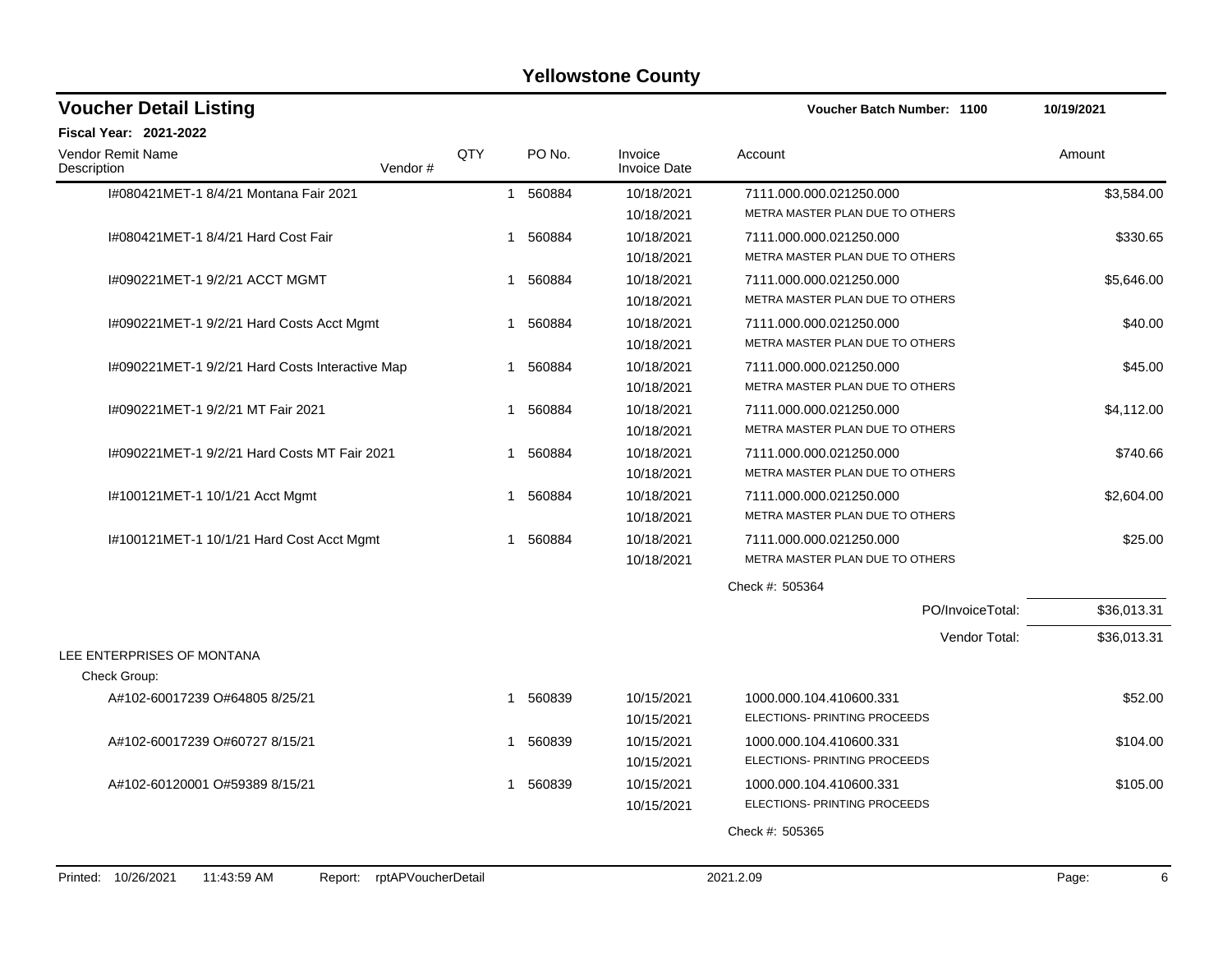| <b>Voucher Detail Listing</b>                                                                           |     |              |          |                                | Voucher Batch Number: 1100            |               | 10/19/2021              |
|---------------------------------------------------------------------------------------------------------|-----|--------------|----------|--------------------------------|---------------------------------------|---------------|-------------------------|
| Fiscal Year: 2021-2022                                                                                  |     |              |          |                                |                                       |               |                         |
| Vendor Remit Name<br>Vendor#<br>Description                                                             | QTY |              | PO No.   | Invoice<br><b>Invoice Date</b> | Account                               |               | Amount                  |
|                                                                                                         |     |              |          |                                | PO/InvoiceTotal:                      |               | \$261.00                |
|                                                                                                         |     |              |          |                                |                                       | Vendor Total: | \$261.00                |
| LUNDBERG & ASSOCIATES P.C.                                                                              |     |              |          |                                |                                       |               |                         |
| Check Group:                                                                                            |     |              |          |                                |                                       |               |                         |
| Sale Proceeds DV 19 0965<br>#21002360 Wells Fargo v. Parkins Ck. #843039160 -<br>James Brown A101-96657 |     |              | 1 560860 | 10/15/2021                     | 7151.000.000.021250.000               |               | \$138,000.00            |
|                                                                                                         |     |              |          | 10/15/2021                     | SHERIFF WRITS & NOTICES DUE TO OTHERS |               |                         |
|                                                                                                         |     |              |          |                                | Check #: 505366                       |               |                         |
|                                                                                                         |     |              |          |                                | PO/InvoiceTotal:                      |               | \$138,000.00            |
|                                                                                                         |     |              |          |                                |                                       | Vendor Total: | \$138,000.00            |
| METRAPARK PETTY CASH<br>011084                                                                          |     |              |          |                                |                                       |               |                         |
| Check Group:                                                                                            |     |              |          |                                |                                       |               |                         |
| 1#571848 9/24/21 DT MILEAGE                                                                             |     | $\mathbf{1}$ | 560868   | 10/18/2021                     | 5810.000.551.460442.370               |               | \$47.60                 |
|                                                                                                         |     |              |          | 10/18/2021                     | METRA ADMIN- TRAVEL/MOVING            |               |                         |
| 1#571849 9/21/21 LM CONCESSION SUPPLIES/ LUKE<br><b>COMBS</b>                                           |     | 1            | 560868   | 10/18/2021                     | 5810.000.553.460442.220               |               | \$44.85                 |
|                                                                                                         |     |              |          | 10/18/2021                     | METRA CONCESSIONS- OPERATING SUPPLIES |               |                         |
| 1#571851 8/14/21 SH FOOD VENDOR COMP                                                                    |     | $\mathbf 1$  | 560868   | 10/18/2021                     | 5810.000.557.460442.220               |               | \$50.00                 |
|                                                                                                         |     |              |          | 10/18/2021                     | METRA FAIR- OPERATING SUPPLIES        |               |                         |
| I#571852 9/23/21 VANESSA MERCH FASTNERS - BO<br><b>SUPPLIES</b>                                         |     |              | 1 560868 | 10/18/2021                     | 5810.000.556.460442.220               |               | \$24.51                 |
|                                                                                                         |     |              |          | 10/18/2021                     | METRA ADMISSIONS- OPERATING SUPPLIES  |               |                         |
| 1#571853 9/28/21 CW UPS STORE - FAIR AWARDS<br><b>SHIPPING</b>                                          |     | $\mathbf 1$  | 560868   | 10/18/2021                     | 5810.000.557.460442.740               |               | \$13.89                 |
|                                                                                                         |     |              |          | 10/18/2021                     | <b>METRA FAIR- AWARDS</b>             |               |                         |
| I#571854 9/28/21 SK Mileage Reimbursment                                                                |     | 1            | 560868   | 10/18/2021                     | 5810.000.551.460442.370               |               | \$49.28                 |
|                                                                                                         |     |              |          | 10/18/2021                     | METRA ADMIN-TRAVEL/MOVING             |               |                         |
| 1#571855 10/8/21 MH AMAZON - CISCO SWITCH AC<br><b>ADAPTORS</b>                                         |     | 1            | 560868   | 10/18/2021                     | 5810.000.551.460442.220               |               | \$34.88                 |
|                                                                                                         |     |              |          | 10/18/2021                     | METRA ADMIN- OPERATING SUPPLIES       |               |                         |
|                                                                                                         |     |              |          |                                | Check #: 505367                       |               |                         |
|                                                                                                         |     |              |          |                                | PO/InvoiceTotal:                      |               | \$265.01                |
|                                                                                                         |     |              |          |                                |                                       |               |                         |
| rptAPVoucherDetail<br>Printed: 10/26/2021<br>11:43:59 AM<br>Report:                                     |     |              |          |                                | 2021.2.09                             |               | $\overline{7}$<br>Page: |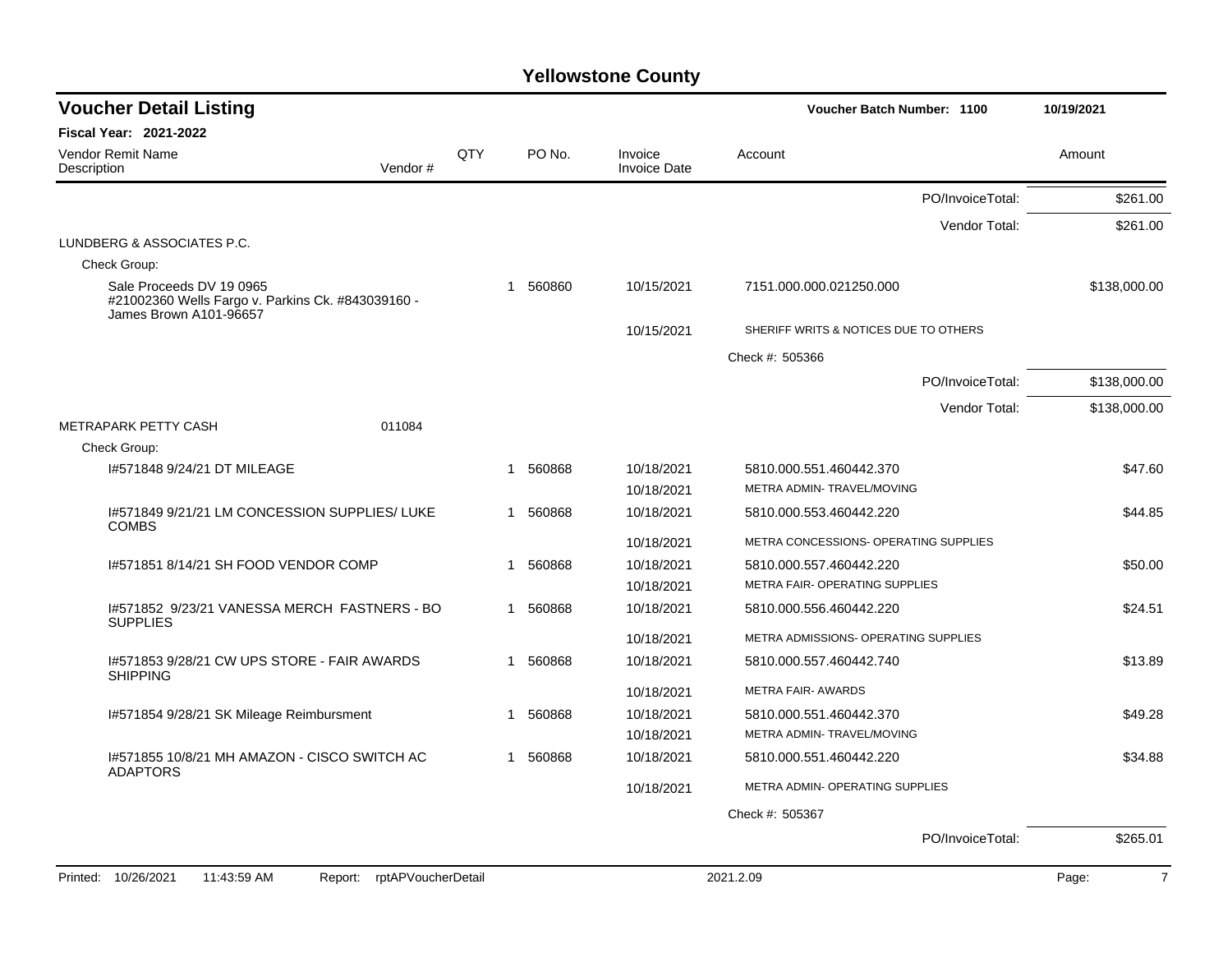| Fiscal Year: 2021-2022<br>QTY<br>PO No.<br>Vendor Remit Name<br>Amount<br>Invoice<br>Account<br>Vendor#<br>Description<br><b>Invoice Date</b><br>Vendor Total:<br>\$265.01<br>040762<br>MONTANA DAKOTA UTILITIES<br>Check Group:<br>\$489.09<br>A#6435198294 3 10/6/21<br>1 560872<br>10/18/2021<br>5810.000.552.460442.344<br><b>METRA FACILITIES- GAS</b><br>10/18/2021<br>Check #: 505368<br>\$489.09<br>PO/InvoiceTotal:<br>Vendor Total:<br>\$489.09<br>NORTHWESTERN ENERGY<br>045035<br>Check Group:<br>A#0219102-1 10-4-21<br>560846<br>10/15/2021<br>\$258.29<br>2830.000.414.430800.340<br>1<br>JUNK VEHICLE- UTILITIES<br>10/15/2021<br>Check #: 505369<br>PO/InvoiceTotal:<br>\$258.29<br>Check Group:<br>1 560870<br>10/18/2021<br>A#3023744-0 10/4/21<br>5810.000.552.460442.341<br>\$10.46<br>METRA FACILITIES- ELECTRICITY<br>10/18/2021<br>Check #: 505369<br>PO/InvoiceTotal:<br>\$10.46<br>Vendor Total:<br>\$268.75<br>PITMAN, DENIS<br>Check Group:<br>Commuting Mileage Sept 2021<br>72<br>560804<br>10/15/2021<br>1000.000.100.410100.371<br>\$40.32<br><b>BOCC- TRAVEL PITMAN</b><br>10/15/2021<br><b>Business Mileage Sept 2021</b><br>\$519.68<br>928<br>560804<br>10/15/2021<br>1000.000.100.410100.371<br><b>BOCC- TRAVEL PITMAN</b><br>10/15/2021<br><b>Business Mileage Sept 2021</b><br>151.9<br>560804<br>10/15/2021<br>1000.000.100.410100.371<br>\$80.51<br><b>BOCC- TRAVEL PITMAN</b><br>10/15/2021 | <b>Voucher Detail Listing</b> |  |  | Voucher Batch Number: 1100 | 10/19/2021 |
|---------------------------------------------------------------------------------------------------------------------------------------------------------------------------------------------------------------------------------------------------------------------------------------------------------------------------------------------------------------------------------------------------------------------------------------------------------------------------------------------------------------------------------------------------------------------------------------------------------------------------------------------------------------------------------------------------------------------------------------------------------------------------------------------------------------------------------------------------------------------------------------------------------------------------------------------------------------------------------------------------------------------------------------------------------------------------------------------------------------------------------------------------------------------------------------------------------------------------------------------------------------------------------------------------------------------------------------------------------------------------------------------------------------------------------------|-------------------------------|--|--|----------------------------|------------|
|                                                                                                                                                                                                                                                                                                                                                                                                                                                                                                                                                                                                                                                                                                                                                                                                                                                                                                                                                                                                                                                                                                                                                                                                                                                                                                                                                                                                                                       |                               |  |  |                            |            |
|                                                                                                                                                                                                                                                                                                                                                                                                                                                                                                                                                                                                                                                                                                                                                                                                                                                                                                                                                                                                                                                                                                                                                                                                                                                                                                                                                                                                                                       |                               |  |  |                            |            |
|                                                                                                                                                                                                                                                                                                                                                                                                                                                                                                                                                                                                                                                                                                                                                                                                                                                                                                                                                                                                                                                                                                                                                                                                                                                                                                                                                                                                                                       |                               |  |  |                            |            |
|                                                                                                                                                                                                                                                                                                                                                                                                                                                                                                                                                                                                                                                                                                                                                                                                                                                                                                                                                                                                                                                                                                                                                                                                                                                                                                                                                                                                                                       |                               |  |  |                            |            |
|                                                                                                                                                                                                                                                                                                                                                                                                                                                                                                                                                                                                                                                                                                                                                                                                                                                                                                                                                                                                                                                                                                                                                                                                                                                                                                                                                                                                                                       |                               |  |  |                            |            |
|                                                                                                                                                                                                                                                                                                                                                                                                                                                                                                                                                                                                                                                                                                                                                                                                                                                                                                                                                                                                                                                                                                                                                                                                                                                                                                                                                                                                                                       |                               |  |  |                            |            |
|                                                                                                                                                                                                                                                                                                                                                                                                                                                                                                                                                                                                                                                                                                                                                                                                                                                                                                                                                                                                                                                                                                                                                                                                                                                                                                                                                                                                                                       |                               |  |  |                            |            |
|                                                                                                                                                                                                                                                                                                                                                                                                                                                                                                                                                                                                                                                                                                                                                                                                                                                                                                                                                                                                                                                                                                                                                                                                                                                                                                                                                                                                                                       |                               |  |  |                            |            |
|                                                                                                                                                                                                                                                                                                                                                                                                                                                                                                                                                                                                                                                                                                                                                                                                                                                                                                                                                                                                                                                                                                                                                                                                                                                                                                                                                                                                                                       |                               |  |  |                            |            |
|                                                                                                                                                                                                                                                                                                                                                                                                                                                                                                                                                                                                                                                                                                                                                                                                                                                                                                                                                                                                                                                                                                                                                                                                                                                                                                                                                                                                                                       |                               |  |  |                            |            |
|                                                                                                                                                                                                                                                                                                                                                                                                                                                                                                                                                                                                                                                                                                                                                                                                                                                                                                                                                                                                                                                                                                                                                                                                                                                                                                                                                                                                                                       |                               |  |  |                            |            |
|                                                                                                                                                                                                                                                                                                                                                                                                                                                                                                                                                                                                                                                                                                                                                                                                                                                                                                                                                                                                                                                                                                                                                                                                                                                                                                                                                                                                                                       |                               |  |  |                            |            |
|                                                                                                                                                                                                                                                                                                                                                                                                                                                                                                                                                                                                                                                                                                                                                                                                                                                                                                                                                                                                                                                                                                                                                                                                                                                                                                                                                                                                                                       |                               |  |  |                            |            |
|                                                                                                                                                                                                                                                                                                                                                                                                                                                                                                                                                                                                                                                                                                                                                                                                                                                                                                                                                                                                                                                                                                                                                                                                                                                                                                                                                                                                                                       |                               |  |  |                            |            |
|                                                                                                                                                                                                                                                                                                                                                                                                                                                                                                                                                                                                                                                                                                                                                                                                                                                                                                                                                                                                                                                                                                                                                                                                                                                                                                                                                                                                                                       |                               |  |  |                            |            |
|                                                                                                                                                                                                                                                                                                                                                                                                                                                                                                                                                                                                                                                                                                                                                                                                                                                                                                                                                                                                                                                                                                                                                                                                                                                                                                                                                                                                                                       |                               |  |  |                            |            |
|                                                                                                                                                                                                                                                                                                                                                                                                                                                                                                                                                                                                                                                                                                                                                                                                                                                                                                                                                                                                                                                                                                                                                                                                                                                                                                                                                                                                                                       |                               |  |  |                            |            |
|                                                                                                                                                                                                                                                                                                                                                                                                                                                                                                                                                                                                                                                                                                                                                                                                                                                                                                                                                                                                                                                                                                                                                                                                                                                                                                                                                                                                                                       |                               |  |  |                            |            |
|                                                                                                                                                                                                                                                                                                                                                                                                                                                                                                                                                                                                                                                                                                                                                                                                                                                                                                                                                                                                                                                                                                                                                                                                                                                                                                                                                                                                                                       |                               |  |  |                            |            |
|                                                                                                                                                                                                                                                                                                                                                                                                                                                                                                                                                                                                                                                                                                                                                                                                                                                                                                                                                                                                                                                                                                                                                                                                                                                                                                                                                                                                                                       |                               |  |  |                            |            |
|                                                                                                                                                                                                                                                                                                                                                                                                                                                                                                                                                                                                                                                                                                                                                                                                                                                                                                                                                                                                                                                                                                                                                                                                                                                                                                                                                                                                                                       |                               |  |  |                            |            |
|                                                                                                                                                                                                                                                                                                                                                                                                                                                                                                                                                                                                                                                                                                                                                                                                                                                                                                                                                                                                                                                                                                                                                                                                                                                                                                                                                                                                                                       |                               |  |  |                            |            |
|                                                                                                                                                                                                                                                                                                                                                                                                                                                                                                                                                                                                                                                                                                                                                                                                                                                                                                                                                                                                                                                                                                                                                                                                                                                                                                                                                                                                                                       |                               |  |  | Check #: 505370            |            |
| PO/InvoiceTotal:<br>\$640.51                                                                                                                                                                                                                                                                                                                                                                                                                                                                                                                                                                                                                                                                                                                                                                                                                                                                                                                                                                                                                                                                                                                                                                                                                                                                                                                                                                                                          |                               |  |  |                            |            |
| Printed: 10/26/2021<br>11:43:59 AM<br>Report: rptAPVoucherDetail<br>2021.2.09<br>Page:                                                                                                                                                                                                                                                                                                                                                                                                                                                                                                                                                                                                                                                                                                                                                                                                                                                                                                                                                                                                                                                                                                                                                                                                                                                                                                                                                |                               |  |  |                            | 8          |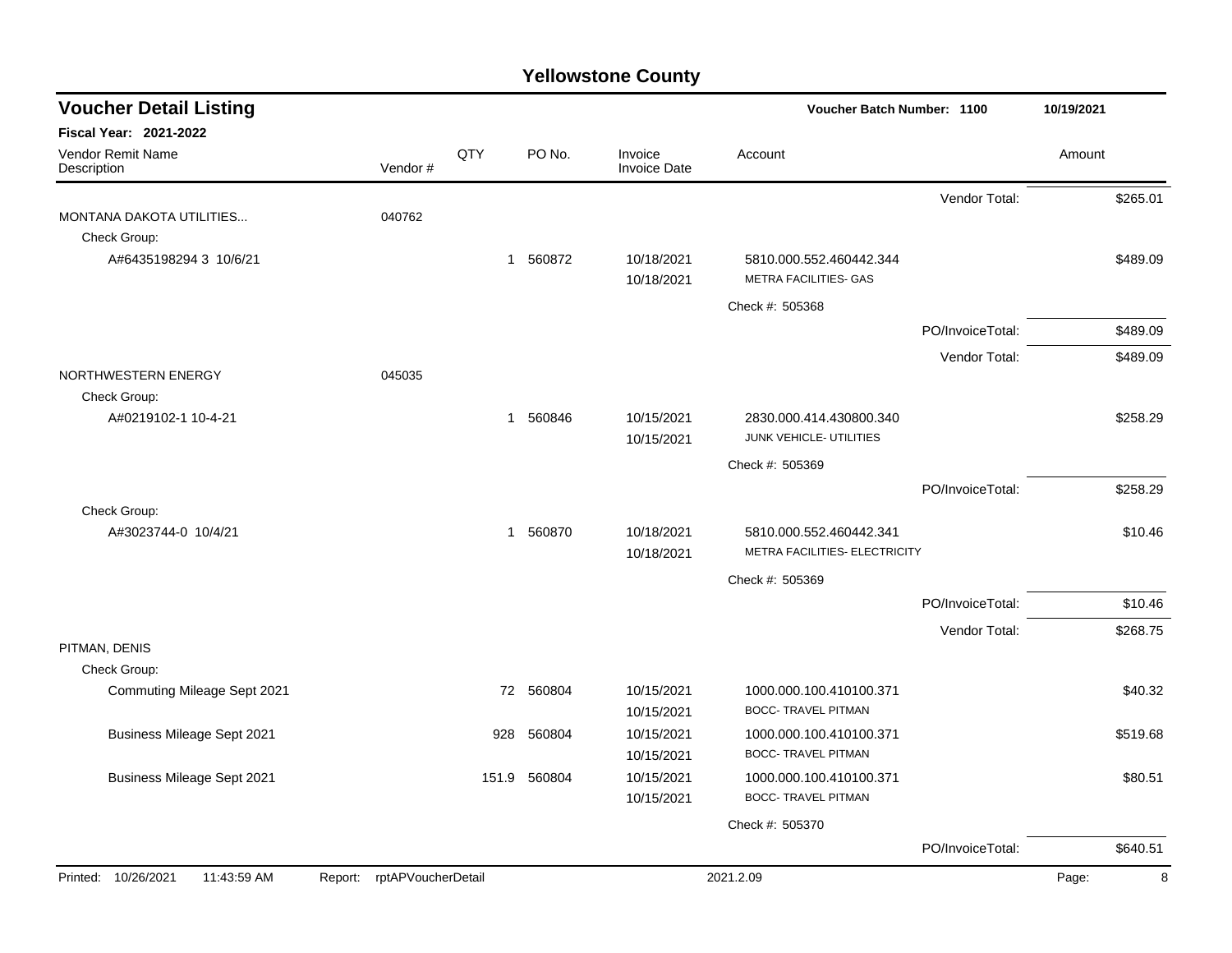| <b>Voucher Detail Listing</b>                 |                    |     |                       |                                | Voucher Batch Number: 1100                                             |                  | 10/19/2021 |
|-----------------------------------------------|--------------------|-----|-----------------------|--------------------------------|------------------------------------------------------------------------|------------------|------------|
| Fiscal Year: 2021-2022                        |                    |     |                       |                                |                                                                        |                  |            |
| Vendor Remit Name<br>Description              | Vendor#            | QTY | PO No.                | Invoice<br><b>Invoice Date</b> | Account                                                                |                  | Amount     |
|                                               |                    |     |                       |                                |                                                                        | Vendor Total:    | \$640.51   |
| RAINBOW GAS COMPANY                           | 036995             |     |                       |                                |                                                                        |                  |            |
| Check Group:                                  |                    |     |                       |                                |                                                                        |                  |            |
| I#SLSINV00533 9/30/21                         |                    |     | 1 560871              | 10/18/2021<br>10/18/2021       | 5810.000.552.460442.344<br><b>METRA FACILITIES- GAS</b>                |                  | \$507.83   |
|                                               |                    |     |                       |                                | Check #: 505371                                                        |                  |            |
|                                               |                    |     |                       |                                |                                                                        | PO/InvoiceTotal: | \$507.83   |
|                                               |                    |     |                       |                                |                                                                        | Vendor Total:    | \$507.83   |
| <b>RIMROCK STAGEHAND INC</b>                  |                    |     |                       |                                |                                                                        |                  |            |
| Check Group:                                  |                    |     |                       |                                |                                                                        |                  |            |
| I#202487 10/7/21 CHANGEOVER TO FIGHTS 10-9-21 |                    |     | 1 560876              | 10/18/2021<br>10/18/2021       | 5810.000.552.460442.398<br>METRA FACILITIES- VARIABLE CONTRACT SERVICE |                  | \$462.15   |
|                                               |                    |     |                       |                                | Check #: 505372                                                        |                  |            |
|                                               |                    |     |                       |                                |                                                                        | PO/InvoiceTotal: | \$462.15   |
|                                               |                    |     |                       |                                |                                                                        |                  |            |
| ROTO ROOTER SEWER SERVICE                     | 005410             |     |                       |                                |                                                                        | Vendor Total:    | \$462.15   |
| Check Group:                                  |                    |     |                       |                                |                                                                        |                  |            |
| I#65860172 10/6/21 MAIN LINE BASEMENT CLEAN   |                    |     | 560865<br>$\mathbf 1$ | 10/18/2021                     | 5810.000.552.460442.369                                                |                  | \$248.50   |
| <b>OUT/FLOOR DRAIN</b>                        |                    |     |                       | 10/18/2021                     | METRA FACILITIES- BUILDING/EQUIP REPAIRS                               |                  |            |
|                                               |                    |     |                       |                                | Check #: 505373                                                        |                  |            |
|                                               |                    |     |                       |                                |                                                                        | PO/InvoiceTotal: | \$248.50   |
|                                               |                    |     |                       |                                |                                                                        | Vendor Total:    | \$248.50   |
| SHIPTON'S BIG R INC                           |                    |     |                       |                                |                                                                        |                  |            |
| Check Group:                                  |                    |     |                       |                                |                                                                        |                  |            |
| 1#14857/6 10/12/21 TRAILER HITCH BALL         |                    |     | 1 560882              | 10/18/2021<br>10/18/2021       | 5810.000.552.460442.230<br>METRA FACILITIES- REPAIR & MAINT SUPPLIES   |                  | \$18.98    |
|                                               |                    |     |                       |                                |                                                                        |                  |            |
|                                               |                    |     |                       |                                | Check #: 505374                                                        |                  |            |
|                                               |                    |     |                       |                                |                                                                        | PO/InvoiceTotal: | \$18.98    |
|                                               |                    |     |                       |                                |                                                                        | Vendor Total:    | \$18.98    |
| Printed: 10/26/2021<br>11:43:59 AM<br>Report: | rptAPVoucherDetail |     |                       |                                | 2021.2.09                                                              |                  | 9<br>Page: |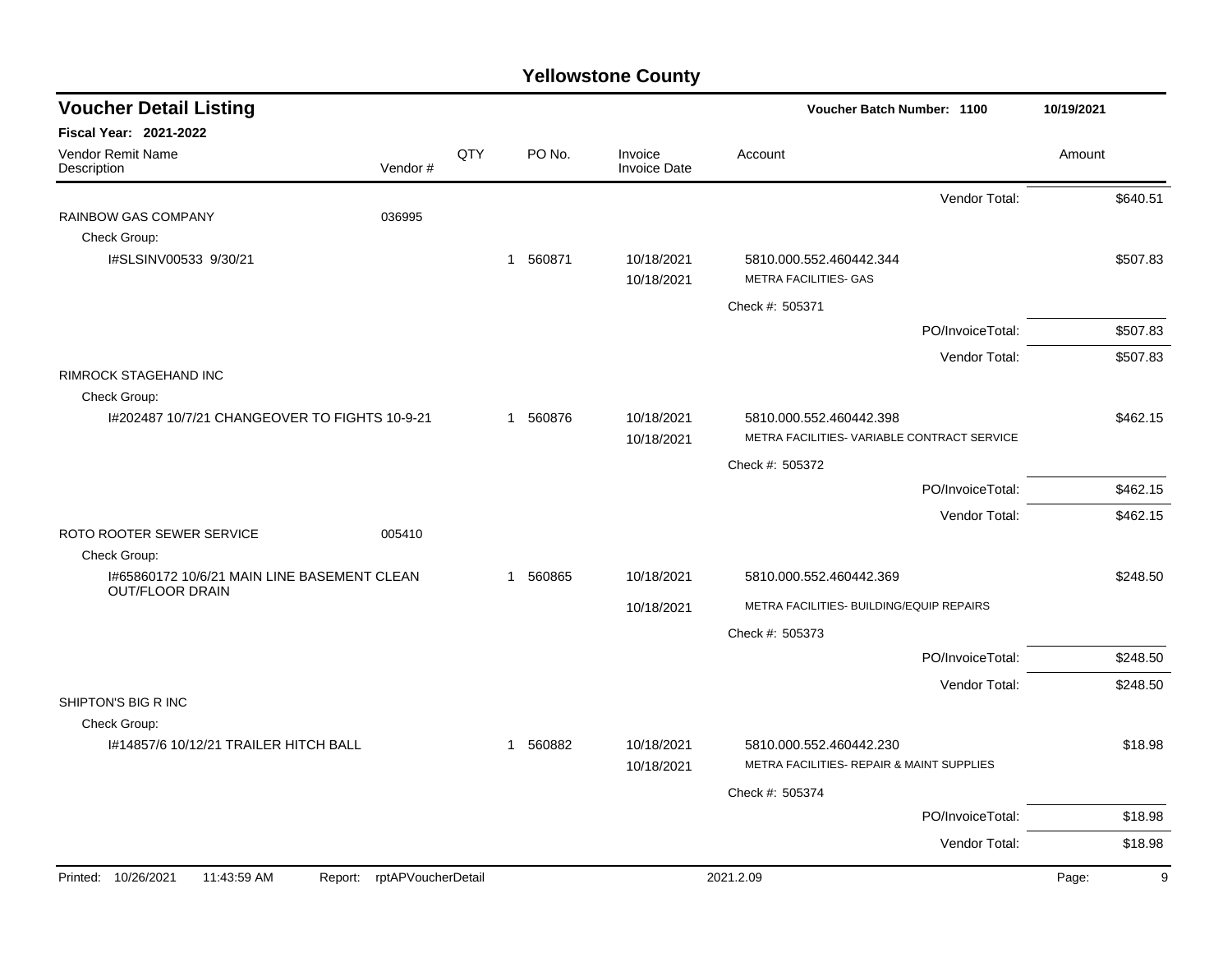| <b>Voucher Detail Listing</b>                             |                            |     |        |                                | Voucher Batch Number: 1100                          |                  | 10/19/2021  |
|-----------------------------------------------------------|----------------------------|-----|--------|--------------------------------|-----------------------------------------------------|------------------|-------------|
| Fiscal Year: 2021-2022                                    |                            |     |        |                                |                                                     |                  |             |
| <b>Vendor Remit Name</b><br>Description                   | Vendor#                    | QTY | PO No. | Invoice<br><b>Invoice Date</b> | Account                                             |                  | Amount      |
| SIGNS ETC                                                 | 005683                     |     |        |                                |                                                     |                  |             |
| Check Group:                                              |                            |     |        |                                |                                                     |                  |             |
| I#104619 9/24/21 REUSABLE BANNER                          |                            | 1   | 560866 | 10/18/2021<br>10/18/2021       | 5811.000.552.460442.365<br>FACILITIES- GROUND MAINT |                  | \$560.00    |
|                                                           |                            |     |        |                                | Check #: 505375                                     |                  |             |
|                                                           |                            |     |        |                                |                                                     | PO/InvoiceTotal: | \$560.00    |
|                                                           |                            |     |        |                                |                                                     | Vendor Total:    | \$560.00    |
| STARPLEX CORPORATION                                      | 042999                     |     |        |                                |                                                     |                  |             |
| Check Group:                                              |                            |     |        |                                |                                                     |                  |             |
| 1#51226 10/13/21 IN THIS MOMENT PRE/POST CLEAN            |                            | 1   | 560873 | 10/18/2021                     | 5810.000.554.460442.367                             |                  | \$3.036.85  |
|                                                           |                            |     |        | 10/18/2021                     | METRA EVENTS- JANITORIAL                            |                  |             |
| 1#51227 10/13/2021 BARE KNUCKLE FIGHTS<br><b>CLEANING</b> |                            | 1   | 560873 | 10/18/2021                     | 5810.000.554.460442.367                             |                  | \$1,259.70  |
|                                                           |                            |     |        | 10/18/2021                     | METRA EVENTS- JANITORIAL                            |                  |             |
| 1#51228 10/13/21 RESCUE & RECLAIMED CLEANING              |                            | 1   | 560873 | 10/18/2021                     | 5810.000.554.460442.367                             |                  | \$336.80    |
|                                                           |                            |     |        | 10/18/2021                     | METRA EVENTS- JANITORIAL                            |                  |             |
|                                                           |                            |     |        |                                | Check #: 505376                                     |                  |             |
|                                                           |                            |     |        |                                |                                                     | PO/InvoiceTotal: | \$4,633.35  |
|                                                           |                            |     |        |                                |                                                     | Vendor Total:    | \$4,633.35  |
| SUMMIT FOOD SERVICE, LLC                                  |                            |     |        |                                |                                                     |                  |             |
| Check Group:                                              |                            |     |        |                                |                                                     |                  |             |
| I#2000124427 INMATE BREAKFAST 9/30/21                     |                            | 1   | 560810 | 10/18/2021                     | 2300.000.136.420200.223                             |                  | \$18,855.72 |
|                                                           |                            |     |        | 10/18/2021                     | DETENTION- FOOD                                     |                  |             |
| I#2000124427 INMATE LUNCH 9/30/21                         |                            | 1   | 560810 | 10/18/2021                     | 2300.000.136.420200.223                             |                  | \$18,774.94 |
|                                                           |                            |     |        | 10/18/2021                     | DETENTION- FOOD                                     |                  |             |
| 1#2000124427 INMATE DINNER 9/30/21                        |                            | 1   | 560810 | 10/18/2021                     | 2300.000.136.420200.223                             |                  | \$19,225.37 |
|                                                           |                            |     |        | 10/18/2021                     | <b>DETENTION- FOOD</b>                              |                  |             |
| 1#2000124427 INMATE CHARGEBACKS 9/30/21                   |                            | 1   | 560810 | 10/18/2021                     | 2300.000.136.420200.220                             |                  | \$833.00    |
|                                                           |                            |     |        | 10/18/2021                     | DETENTION- OPERATING SUPPLIES                       |                  |             |
|                                                           |                            |     |        |                                | Check #: 505377                                     |                  |             |
|                                                           |                            |     |        |                                |                                                     | PO/InvoiceTotal: | \$57,689.03 |
| Printed: 10/26/2021<br>11:43:59 AM                        | Report: rptAPVoucherDetail |     |        |                                | 2021.2.09                                           |                  | 10<br>Page: |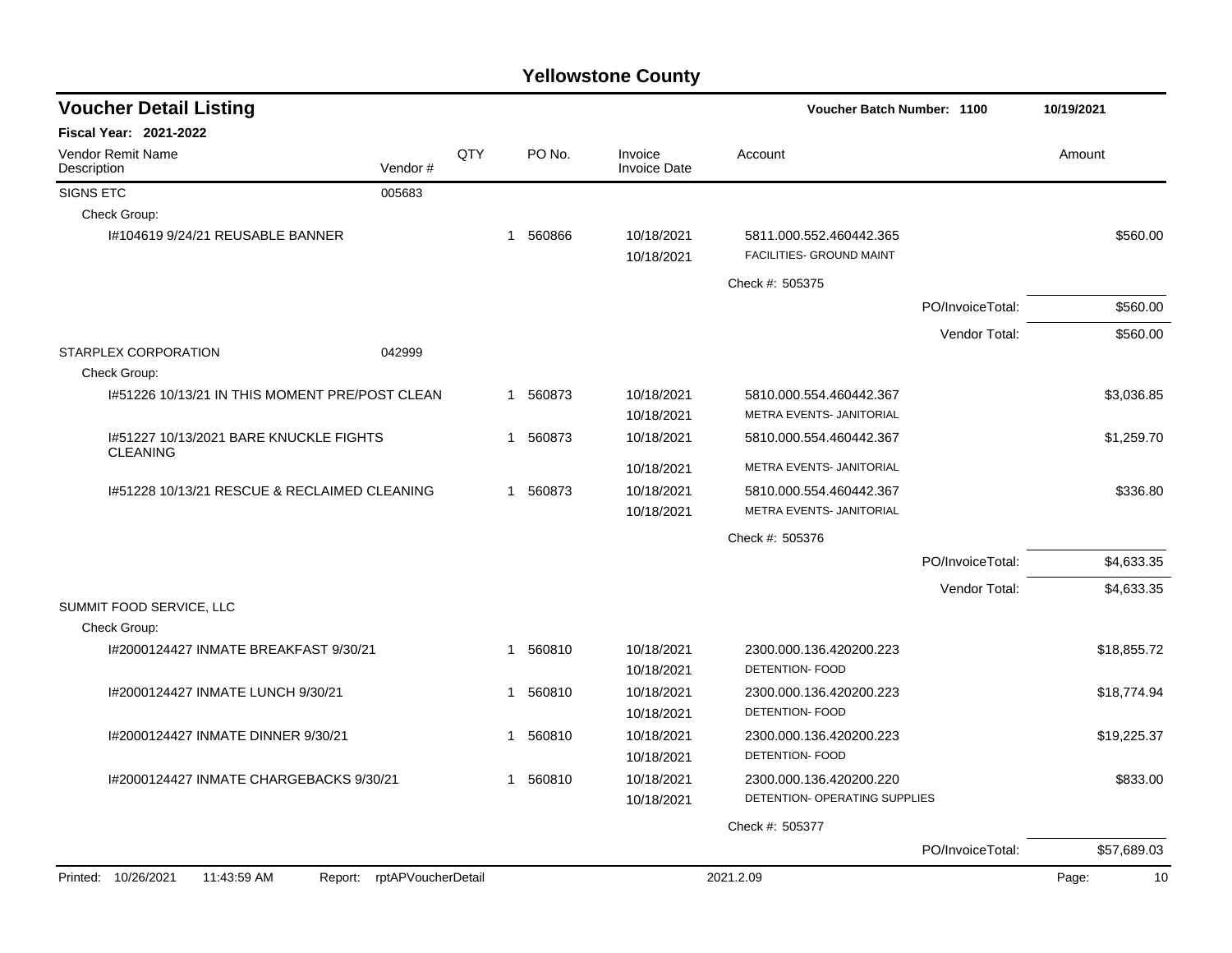| <b>Voucher Detail Listing</b>                                    |     |                          |                                | Voucher Batch Number: 1100                                      | 10/19/2021  |
|------------------------------------------------------------------|-----|--------------------------|--------------------------------|-----------------------------------------------------------------|-------------|
| <b>Fiscal Year: 2021-2022</b>                                    |     |                          |                                |                                                                 |             |
| Vendor Remit Name<br>Vendor#<br>Description                      | QTY | PO No.                   | Invoice<br><b>Invoice Date</b> | Account                                                         | Amount      |
|                                                                  |     |                          |                                | Vendor Total:                                                   | \$57,689.03 |
| TEL NET SYSTEMS INC                                              |     |                          |                                |                                                                 |             |
| Check Group:                                                     |     |                          |                                |                                                                 |             |
| 1#105538 8/31/21 INSTALL CAT5E CABLING                           |     | 1 560874                 | 10/18/2021<br>10/18/2021       | 5811.000.552.460442.920<br>FACILITIES- CAPITAL OUTLAY/ BUILDING | \$29,992.48 |
|                                                                  |     |                          |                                | Check #: 505378                                                 |             |
|                                                                  |     |                          |                                | PO/InvoiceTotal:                                                | \$29,992.48 |
|                                                                  |     |                          |                                | Vendor Total:                                                   | \$29,992.48 |
| <b>TIGER TOWN</b><br>006010                                      |     |                          |                                |                                                                 |             |
| Check Group:                                                     |     |                          |                                |                                                                 |             |
| I#916943 FUEL 9/9/21                                             |     | 560843<br>1              | 10/15/2021                     | 7302.000.726.430900.362                                         | \$56.53     |
|                                                                  |     |                          | 10/15/2021                     | HUNTLEY PROJ CEM- MAINT & REPAIRS                               |             |
| I#918344 FUEL 9/17/21                                            |     | 1 560843                 | 10/15/2021                     | 7302.000.726.430900.362                                         | \$55.58     |
|                                                                  |     |                          | 10/15/2021                     | HUNTLEY PROJ CEM- MAINT & REPAIRS                               |             |
|                                                                  |     |                          |                                | Check #: 505379                                                 |             |
|                                                                  |     |                          |                                | PO/InvoiceTotal:                                                | \$112.11    |
|                                                                  |     |                          |                                | Vendor Total:                                                   | \$112.11    |
| <b>TRANSITIONAL MARKETING</b>                                    |     |                          |                                |                                                                 |             |
| Check Group:                                                     |     |                          |                                |                                                                 |             |
| 1#6989 9/29/21 BOX OFFICE SIGNS                                  |     | 560879<br>1              | 10/18/2021<br>10/18/2021       | 5811.000.552.460442.365<br>FACILITIES- GROUND MAINT             | \$160.50    |
|                                                                  |     |                          |                                | Check #: 505380                                                 |             |
|                                                                  |     |                          |                                | PO/InvoiceTotal:                                                | \$160.50    |
|                                                                  |     |                          |                                |                                                                 |             |
| TYLER TECHNOLOGIES INC                                           |     |                          |                                | Vendor Total:                                                   | \$160.50    |
| Check Group:                                                     |     |                          |                                |                                                                 |             |
| I#020-131168; CivilMobil annual suuport                          |     | 3 560853                 | 10/18/2021                     | 2300.000.135.420180.368                                         | \$1,861.26  |
|                                                                  |     |                          | 10/18/2021                     | MISC- SOFTWARE/HARDWARE                                         |             |
| I#020-131168; CivilServe annual suuport                          |     | 560853<br>$\overline{2}$ | 10/18/2021                     | 2300.000.135.420180.368                                         | \$4,712.82  |
|                                                                  |     |                          | 10/18/2021                     | MISC-SOFTWARE/HARDWARE                                          |             |
| Report: rptAPVoucherDetail<br>Printed: 10/26/2021<br>11:43:59 AM |     |                          |                                | 2021.2.09                                                       | 11<br>Page: |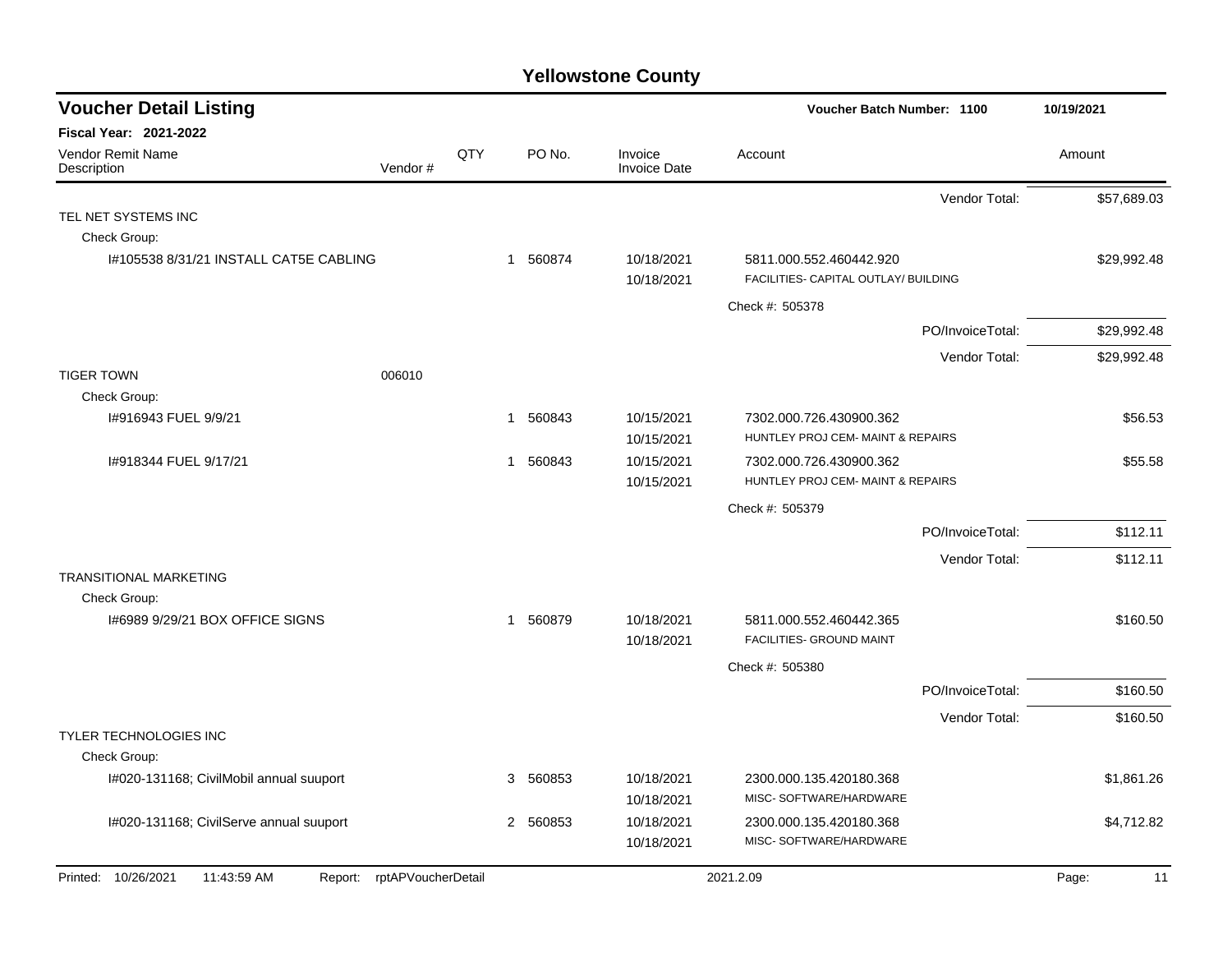| <b>Voucher Detail Listing</b>                     |                    |     |                        |                                | Voucher Batch Number: 1100                                   |                  | 10/19/2021  |
|---------------------------------------------------|--------------------|-----|------------------------|--------------------------------|--------------------------------------------------------------|------------------|-------------|
| <b>Fiscal Year: 2021-2022</b>                     |                    |     |                        |                                |                                                              |                  |             |
| Vendor Remit Name<br>Description                  | Vendor#            | QTY | PO No.                 | Invoice<br><b>Invoice Date</b> | Account                                                      |                  | Amount      |
|                                                   |                    |     |                        |                                | Check #: 505381                                              |                  |             |
|                                                   |                    |     |                        |                                |                                                              | PO/InvoiceTotal: | \$6,574.08  |
|                                                   |                    |     |                        |                                |                                                              | Vendor Total:    | \$6,574.08  |
| <b>ULINE</b>                                      | 045545             |     |                        |                                |                                                              |                  |             |
| Check Group:                                      |                    |     |                        |                                |                                                              |                  |             |
| I#139377420 4 OZ BOTTLES                          |                    |     | 560841<br>$\mathbf{1}$ | 10/15/2021<br>10/15/2021       | 2300.000.136.420200.220<br>DETENTION- OPERATING SUPPLIES     |                  | \$1,313.72  |
| I#139377420 POLY CAP                              |                    |     | 560841<br>$\mathbf{1}$ | 10/15/2021<br>10/15/2021       | 2300.000.136.420200.220<br>DETENTION- OPERATING SUPPLIES     |                  | \$40.32     |
|                                                   |                    |     |                        |                                | Check #: 505382                                              |                  |             |
|                                                   |                    |     |                        |                                |                                                              | PO/InvoiceTotal: | \$1,354.04  |
|                                                   |                    |     |                        |                                |                                                              | Vendor Total:    | \$1,354.04  |
| V.I.P. SERVICES<br>Check Group:                   | 033264             |     |                        |                                |                                                              |                  |             |
| 1#95821 10/7/21 PARKING LOT SWEEPING              |                    |     | 560869<br>$\mathbf{1}$ | 10/18/2021                     | 5810.000.554.460442.367                                      |                  | \$990.00    |
|                                                   |                    |     |                        | 10/18/2021                     | METRA EVENTS- JANITORIAL                                     |                  |             |
|                                                   |                    |     |                        |                                | Check #: 505383                                              |                  |             |
|                                                   |                    |     |                        |                                |                                                              | PO/InvoiceTotal: | \$990.00    |
|                                                   |                    |     |                        |                                |                                                              | Vendor Total:    | \$990.00    |
| VALLEY FARMERS SUPPLY.                            |                    |     |                        |                                |                                                              |                  |             |
| Check Group:<br>A#417789 I#401000512 FUEL 9/23/21 |                    |     | 560851<br>1            | 10/15/2021                     |                                                              |                  | \$48.80     |
|                                                   |                    |     |                        | 10/15/2021                     | 7302.000.726.430900.362<br>HUNTLEY PROJ CEM- MAINT & REPAIRS |                  |             |
| A#417789 I#401000509 FUEL 9/23/21                 |                    |     | 560851<br>1            | 10/15/2021                     | 7302.000.726.430900.362                                      |                  | \$100.00    |
|                                                   |                    |     |                        | 10/15/2021                     | HUNTLEY PROJ CEM- MAINT & REPAIRS                            |                  |             |
|                                                   |                    |     |                        |                                | Check #: 505384                                              |                  |             |
|                                                   |                    |     |                        |                                |                                                              | PO/InvoiceTotal: | \$148.80    |
|                                                   |                    |     |                        |                                |                                                              | Vendor Total:    | \$148.80    |
| VERIZON WIRELESS<br>Check Group:                  |                    |     |                        |                                |                                                              |                  |             |
| Printed: 10/26/2021<br>11:43:59 AM<br>Report:     | rptAPVoucherDetail |     |                        |                                | 2021.2.09                                                    |                  | 12<br>Page: |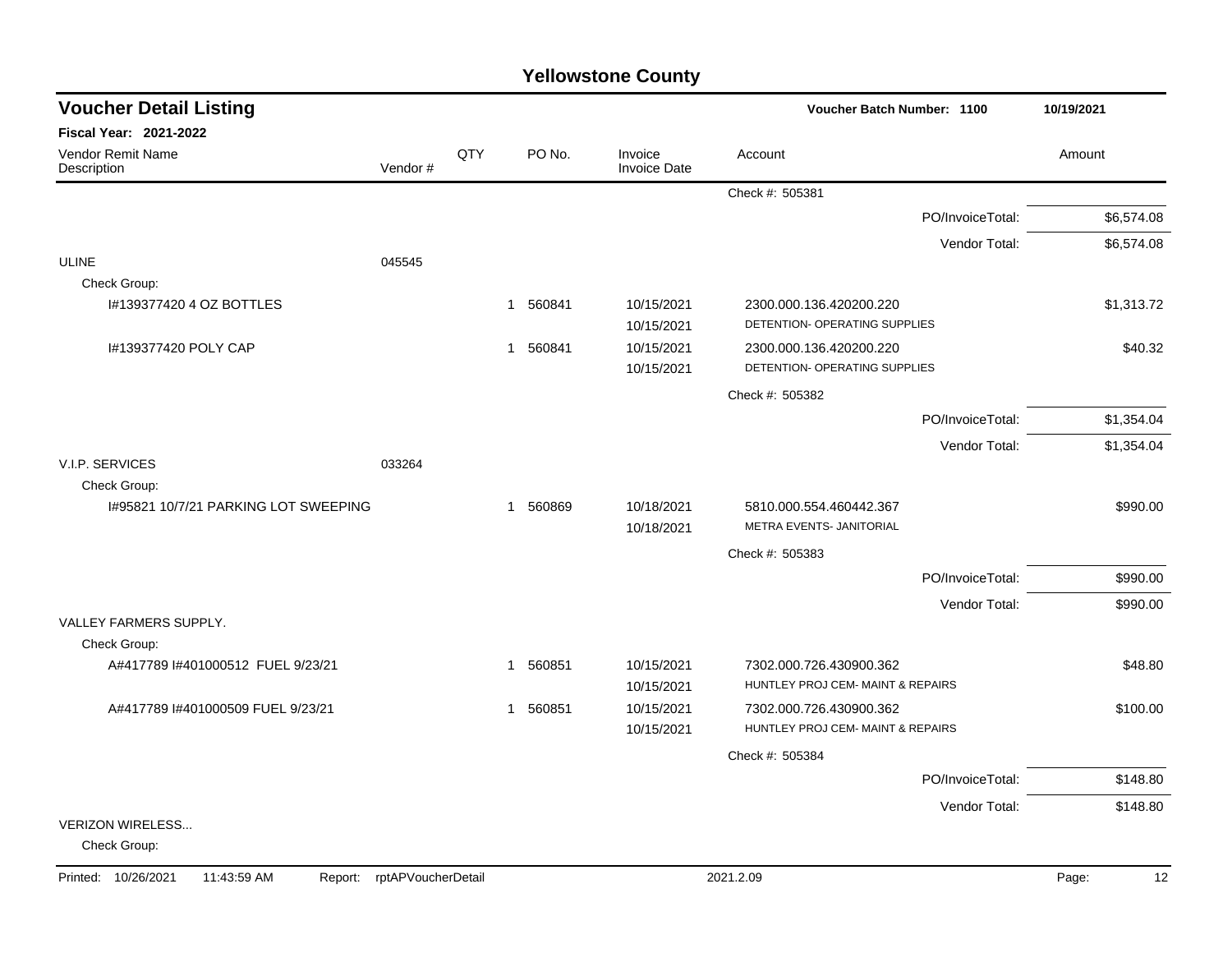| <b>Voucher Detail Listing</b>                                         |         |              |          |                                | <b>Voucher Batch Number: 1100</b>  | 10/19/2021 |
|-----------------------------------------------------------------------|---------|--------------|----------|--------------------------------|------------------------------------|------------|
| <b>Fiscal Year: 2021-2022</b>                                         |         |              |          |                                |                                    |            |
| Vendor Remit Name<br>Description                                      | Vendor# | QTY          | PO No.   | Invoice<br><b>Invoice Date</b> | Account                            | Amount     |
| A#872222453-0001 l#9890038841; 9/7 - 10/6/21 CELL<br>PHONES ELECTIONS |         | $\mathbf{1}$ | 560849   | 10/18/2021                     | 1000.000.104.410600.345            | \$41.61    |
|                                                                       |         |              |          | 10/18/2021                     | ELECTIONS- TELEPHONE & TECHNOLOGY  |            |
| CELL PHONES, TREASURERS                                               |         |              | 1 560849 | 10/18/2021                     | 1000.000.113.410540.345            | \$41.61    |
|                                                                       |         |              |          | 10/18/2021                     | TREASURER-TELEPHONE & TECHNOLOGY   |            |
| <b>CELL PHONES INFORMATION SYSTEMS</b>                                |         |              | 1 560849 | 10/18/2021                     | 1000.000.115.410580.345            | \$787.89   |
|                                                                       |         |              |          | 10/18/2021                     | IT- TELEPHONE & TECHNOLOGY         |            |
| CELL PHONES MIFI AIRCARDS - IT DEPT                                   |         |              | 1 560849 | 10/18/2021                     | 6060.000.608.500800.345            | \$80.02    |
|                                                                       |         |              |          | 10/18/2021                     | TECHNOLOGY- TELEPHONE & TECHNOLOGY |            |
| CELL PHONES, JUSTICE COURT                                            |         |              | 1 560849 | 10/18/2021                     | 1000.000.121.410340.345            | \$41.61    |
|                                                                       |         |              |          | 10/18/2021                     | JP- TELEPHONE & TECHNOLOGY         |            |
| CELL PHONES, DES                                                      |         | -1           | 560849   | 10/18/2021                     | 1000.000.124.420600.345            | \$281.73   |
|                                                                       |         |              |          | 10/18/2021                     | DES- TELEPHONE & TECHNOLOGY        |            |
| CELL PHONES, FACILITIES                                               |         |              | 1 560849 | 10/18/2021                     | 1000.000.145.411200.345            | \$205.52   |
|                                                                       |         |              |          | 10/18/2021                     | FACILITIES- TELEPHONE & TECHNOLOGY |            |
| CELL PHONES, PUBLIC WORKS                                             |         | -1           | 560849   | 10/18/2021                     | 2110.000.401.430200.345            | \$359.62   |
|                                                                       |         |              |          | 10/18/2021                     | ROAD-TELEPHONE & TECHNOLOGY        |            |
| CELL PHONES, WEED                                                     |         | $\mathbf 1$  | 560849   | 10/18/2021                     | 2140.000.403.431100.345            | \$106.08   |
|                                                                       |         |              |          | 10/18/2021                     | WEED- TELEPHONE & TECHNOLOGY       |            |
| CELL PHONES, SHERIFFS                                                 |         | -1           | 560849   | 10/18/2021                     | 2300.000.126.420800.345            | \$185.31   |
|                                                                       |         |              |          | 10/18/2021                     | CORONER- TELEPHONE & TECHNOLOGY    |            |
| CELL PHONES, SHERIFFS                                                 |         |              | 1 560849 | 10/18/2021                     | 2300.000.130.420110.345            | \$213.05   |
|                                                                       |         |              |          | 10/18/2021                     | ADMIN-TELEPHONE & TECHNOLOGY       |            |
| <b>CELL PHONES, SHERIFFS</b>                                          |         | -1           | 560849   | 10/18/2021                     | 2300.000.131.420140.345            | \$379.11   |
|                                                                       |         |              |          | 10/18/2021                     | DETECTIVES- TELEPHONE & TECHNOLOGY |            |
| CELL PHONES, SHERIFFS                                                 |         | 1            | 560849   | 10/18/2021                     | 2300.000.132.420150.345            | \$477.11   |
|                                                                       |         |              |          | 10/18/2021                     | PATROL-TELEPHONE & TECHNOLOGY      |            |
| CELL PHONES, SHERIFFS                                                 |         |              | 560849   | 10/18/2021                     | 2300.000.133.420160.345            | \$73.38    |
|                                                                       |         |              |          | 10/18/2021                     | CIVIL- TELEPHONE & TECHNOLOGY      |            |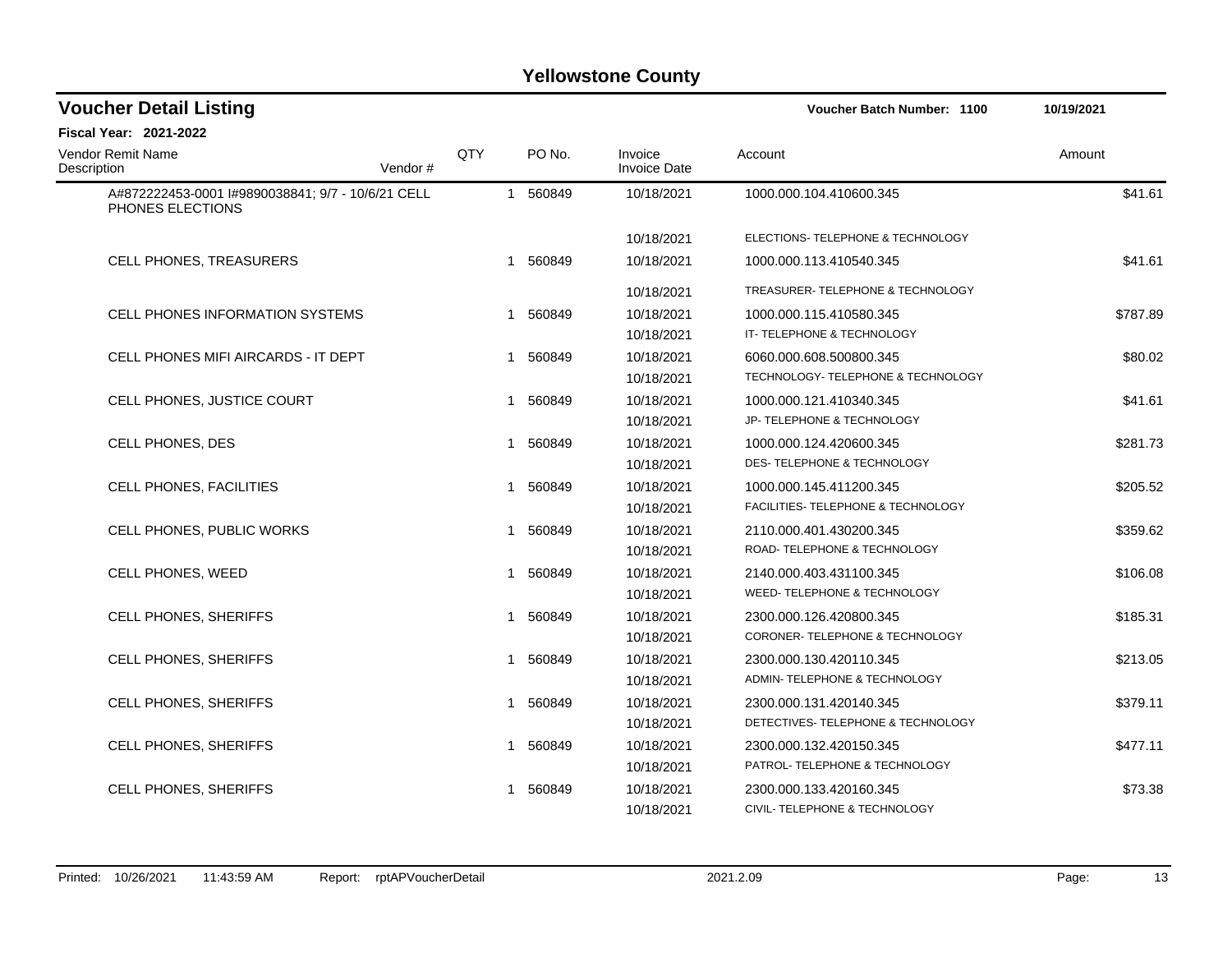| <b>Voucher Detail Listing</b>                 |                    |              |          |                                | Voucher Batch Number: 1100                | 10/19/2021  |
|-----------------------------------------------|--------------------|--------------|----------|--------------------------------|-------------------------------------------|-------------|
| Fiscal Year: 2021-2022                        |                    |              |          |                                |                                           |             |
| Vendor Remit Name<br>Description              | Vendor#            | QTY          | PO No.   | Invoice<br><b>Invoice Date</b> | Account                                   | Amount      |
| CELL PHONES, SHERIFFS                         |                    | $\mathbf{1}$ | 560849   | 10/18/2021                     | 2300.000.134.420170.345                   | \$24.46     |
|                                               |                    |              |          | 10/18/2021                     | RECORDS- TELEPHONE & TECHNOLOGY           |             |
| <b>CELL PHONES, SHERIFFS</b>                  |                    | $\mathbf 1$  | 560849   | 10/18/2021                     | 2300.000.136.420200.345                   | \$384.58    |
|                                               |                    |              |          | 10/18/2021                     | DETENTION- TELEPHONE & TECHNOLOGY         |             |
| <b>CELL PHONES, SHERIFFS</b>                  |                    |              | 1 560849 | 10/18/2021                     | 2300.000.137.440600.345                   | \$41.61     |
|                                               |                    |              |          | 10/18/2021                     | ANIMAL CONTROL- TELEPHONE & TECHNOLOGY    |             |
| <b>CELL PHONES, ATTORNEYS</b>                 |                    | $\mathbf{1}$ | 560849   | 10/18/2021                     | 2301.000.122.411100.345                   | \$286.47    |
|                                               |                    |              |          | 10/18/2021                     | ATTORNEY- TELEPHONE & TECHNOLOGY          |             |
| CELL PHONES, YSC                              |                    |              | 1 560849 | 10/18/2021                     | 2399.000.235.420250.345                   | \$29.51     |
|                                               |                    |              |          | 10/18/2021                     | YSC- TELEPHONE & TECHNOLOGY               |             |
| CELL PHONES, YSC                              |                    | 1            | 560849   | 10/18/2021                     | 2399.000.235.420253.345                   | \$83.22     |
|                                               |                    |              |          | 10/18/2021                     | FAMILY STABIL- TELEPHONE & TECHNOLOGY     |             |
| <b>CELL PHONES, METRA</b>                     |                    | $\mathbf{1}$ | 560849   | 10/18/2021                     | 5810.000.551.460442.345                   | \$83.22     |
|                                               |                    |              |          | 10/18/2021                     | METRA ADMIN- PHONE & LONG DISTANCE        |             |
| <b>CELL PHONES, METRA</b>                     |                    | 1            | 560849   | 10/18/2021                     | 5810.000.552.460442.345                   | \$276.88    |
|                                               |                    |              |          | 10/18/2021                     | METRA FACILITIES- PHONE                   |             |
| <b>CELL PHONES; METRA</b>                     |                    | 1            | 560849   | 10/18/2021                     | 5810.000.553.460442.345                   | \$114.83    |
|                                               |                    |              |          | 10/18/2021                     | METRA CONCESSIONS- PHONE                  |             |
| CELL PHONES: CO VICTIM WITNESS                |                    | 1            | 560849   | 10/18/2021                     | 2915.000.279.420011.220                   | \$332.88    |
|                                               |                    |              |          | 10/18/2021                     | VWP 18-V01-92717 AT37- OPERATING SUPPLIES |             |
| <b>CELL PHONES IT/GIS</b>                     |                    | $\mathbf{1}$ | 560849   | 10/18/2021                     | 6040.000.400.500300.345                   | \$31.61     |
|                                               |                    |              |          | 10/18/2021                     | GIS- TELEPHONE & TECHNOLOGY               |             |
|                                               |                    |              |          |                                | Check #: 505385                           |             |
|                                               |                    |              |          |                                | PO/InvoiceTotal:                          | \$4,962.92  |
|                                               |                    |              |          |                                | Vendor Total:                             | \$4,962.92  |
| <b>WEED MAN</b>                               |                    |              |          |                                |                                           |             |
| Check Group:                                  |                    |              |          |                                |                                           |             |
| I#72397 10/8/21 2ND ANNUAL WEED CONTROL       |                    |              | 1 560883 | 10/18/2021                     | 5811.000.552.460442.365                   | \$2,024.00  |
|                                               |                    |              |          | 10/18/2021                     | FACILITIES- GROUND MAINT                  |             |
|                                               |                    |              |          |                                | Check #: 505386                           |             |
|                                               |                    |              |          |                                |                                           |             |
| Printed: 10/26/2021<br>11:43:59 AM<br>Report: | rptAPVoucherDetail |              |          |                                | 2021.2.09                                 | Page:<br>14 |